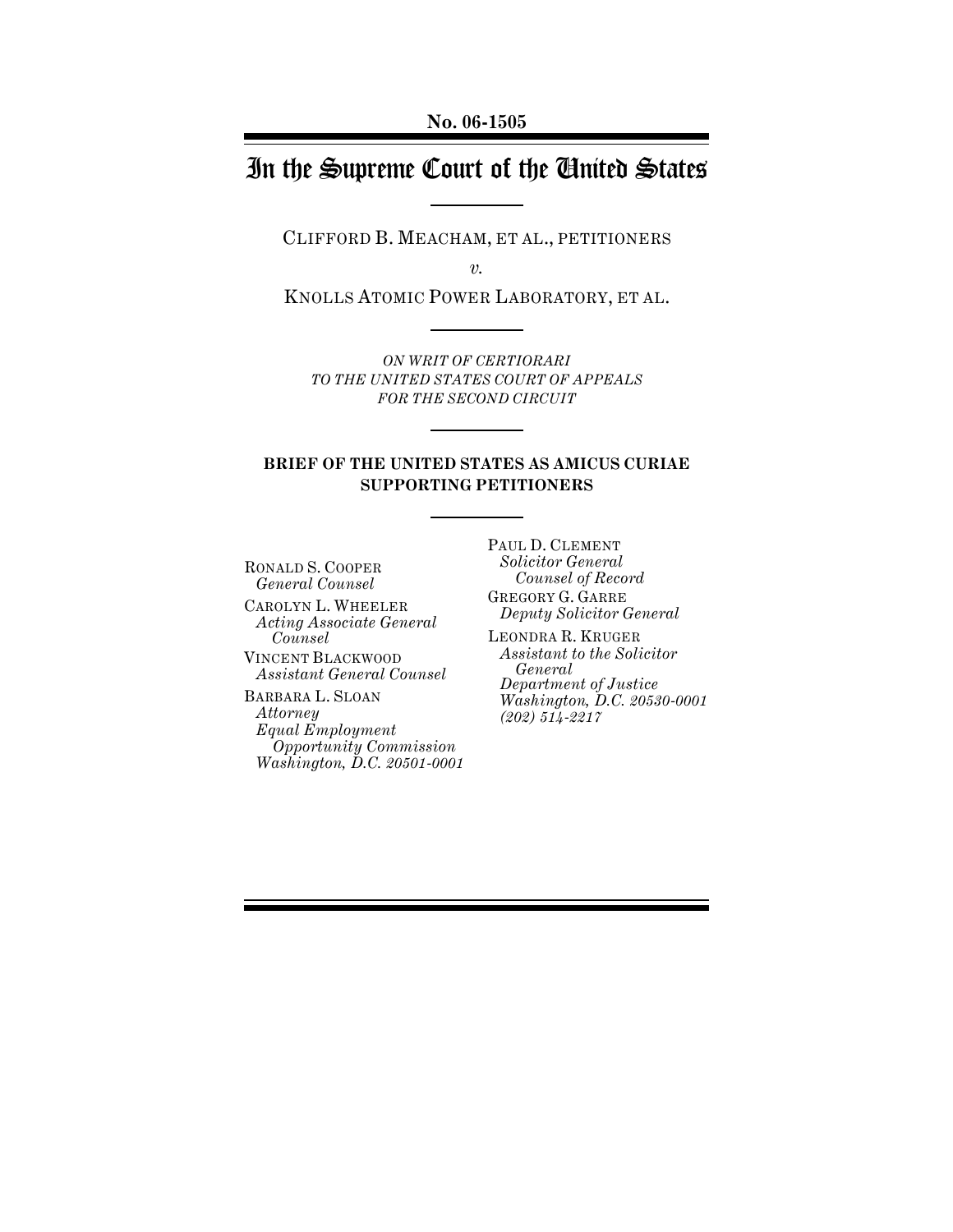## **QUESTION PRESENTED**

Whether an employee alleging disparate impact under the Age Discrimination in Employment Act, 29 U.S.C. 621 *et seq.,* bears the burden of persuasion on the "reasonable factors other than age" defense.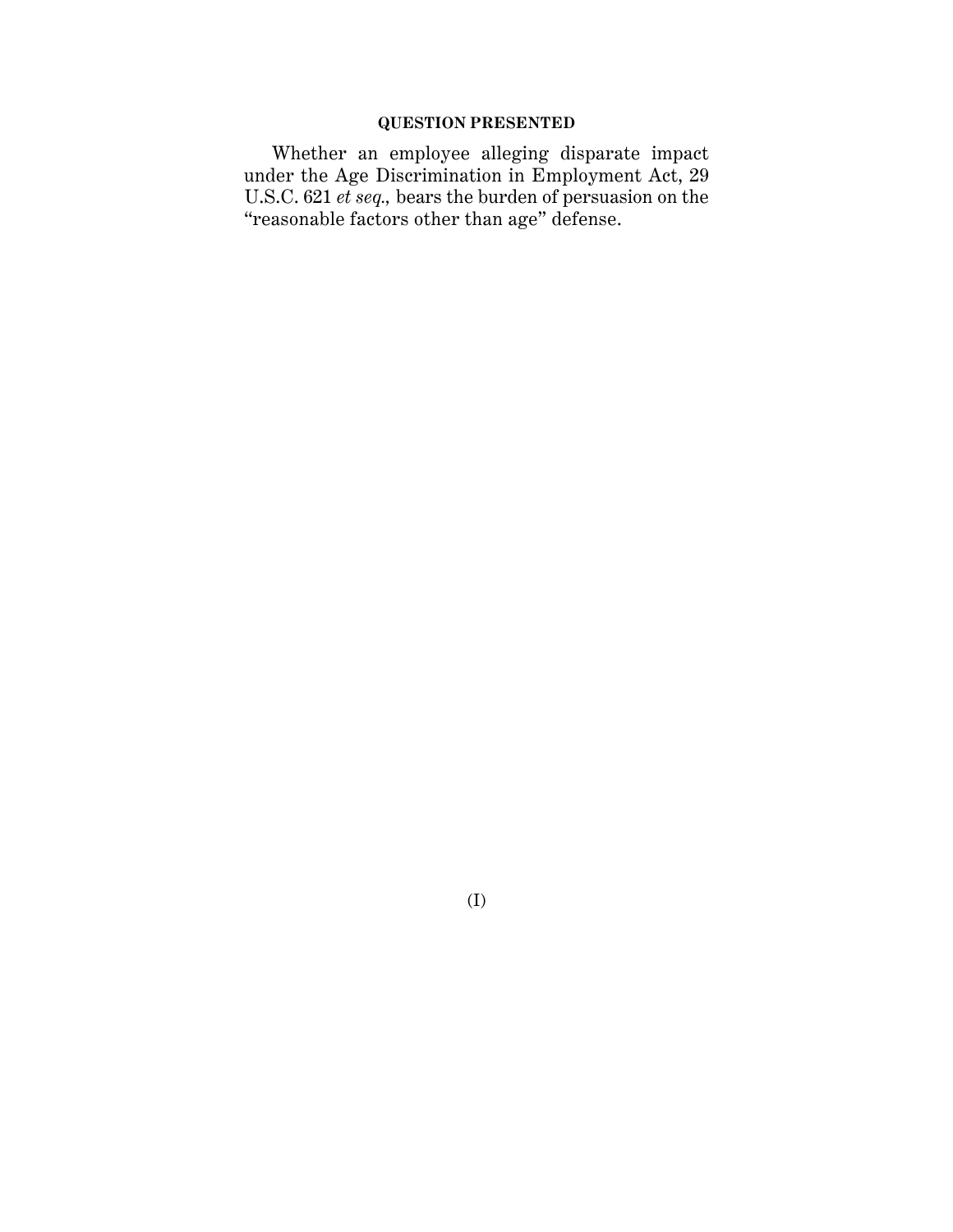## **TABLE OF CONTENTS**

Page

| Argument:                                                                                        |
|--------------------------------------------------------------------------------------------------|
| The ADEA assigns to the employer the burden of                                                   |
| persuading the factfinder that a practice with a disparate                                       |
| impact on older workers is based on reasonable factors                                           |
|                                                                                                  |
| The text and structure of the ADEA make clear<br>$A_{-}$                                         |
| that the RFOA provision is an affirmative defense                                                |
| as to which the defendant bears the burden of                                                    |
| persuasion $\ldots \ldots \ldots \ldots \ldots \ldots \ldots \ldots \ldots \ldots \ldots \ldots$ |
| The responsible federal agencies have long<br>B.                                                 |
| interpreted the RFOA provision as an affirmative                                                 |
| defense as to which the employer bears the                                                       |
|                                                                                                  |
| C.<br>Neither Smith nor Wards Cove supports                                                      |
| assigning the burden of persuasion to plaintiffs to                                              |
| disprove the employer's entitlement to the RFOA                                                  |
|                                                                                                  |
| The RFOA defense replaces, rather than<br>D.                                                     |
| supplements, the business necessity test                                                         |
|                                                                                                  |
|                                                                                                  |

# **TABLE OF AUTHORITIES**

Cases:

|  | Albemarle Paper Co. v. Moody, 422 U.S. 405 |  |
|--|--------------------------------------------|--|
|  |                                            |  |

# (III)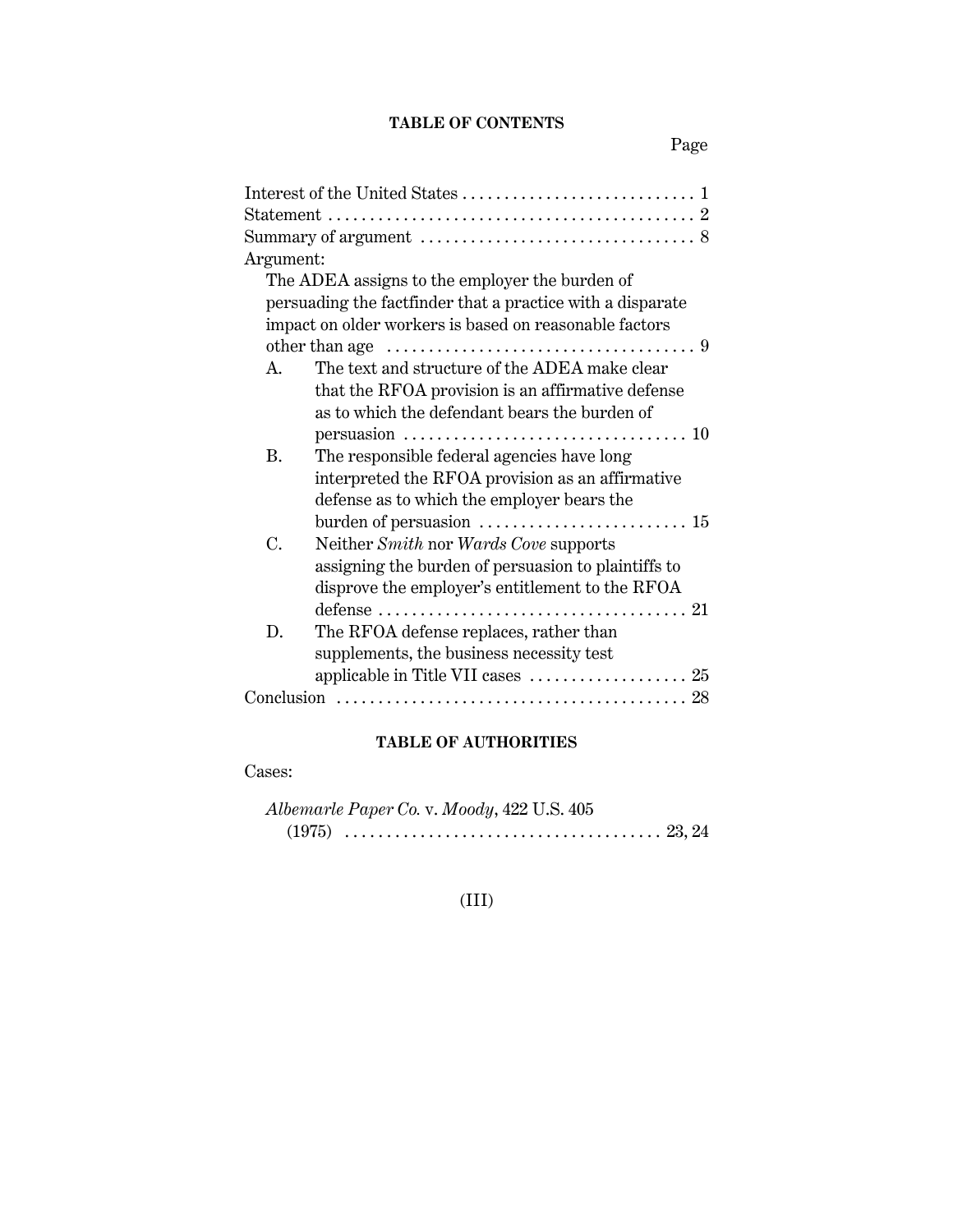| Cases-Continued:<br>Page                                                                                   |
|------------------------------------------------------------------------------------------------------------|
|                                                                                                            |
| Bowles v. Seminole Rock & Sand Co., 325 U.S. 410                                                           |
| Corning Glass Works v. Brennan, 417 U.S. 188                                                               |
| EEOC v. Associated Dry Goods Corp., 449 U.S. 590                                                           |
| EEOC v. Commercial Office Prods., 486 U.S. 107                                                             |
|                                                                                                            |
| EEOC v. Johnson & Higgins, Inc., 91 F.3d 1529 (2d                                                          |
| Cir. 1996), cert. denied, 522 U.S. $808(1997)$ 26                                                          |
| Erie County Retirees Ass'n v. County of Erie,                                                              |
| FTC v. Morton Salt Co., 334 U.S. 37 (1948)  12                                                             |
| $FedEx$ v. Holowecki, No. 06-1322 (Feb. 27, 2008)  18                                                      |
| Griggs v. Duke Power Co., 401 U.S. 424 (1971)  11, 23, 24                                                  |
| Gustafson v. Alloyd Co., 513 U.S. 561 (1995)  13                                                           |
| International Union, UAW v. Johnson Controls,                                                              |
| $Inc., 499 \text{ U.S. } 187 \,(1991) \quad \ldots \ldots \ldots \ldots \ldots \ldots \ldots \quad 13, 25$ |
| Jankowitz v. Des Moines Indep. Cmty. Sch. Dist.,                                                           |
|                                                                                                            |
| Lorillard v. Pons, 434 U.S. 575 (1978)  14                                                                 |
| Northcross v. Board of Educ., 412 U.S. 427 (1973) $\ldots$ . 14                                            |
| Public Employees Ret. Sys. v. Betts, 492 U.S. 158                                                          |
| Schaffer ex rel. Schaffer v. Weast, 546 U.S. 49<br>10, 12                                                  |
| Smith v. City of Jackson, 544 U.S. 228 (2005)  passim                                                      |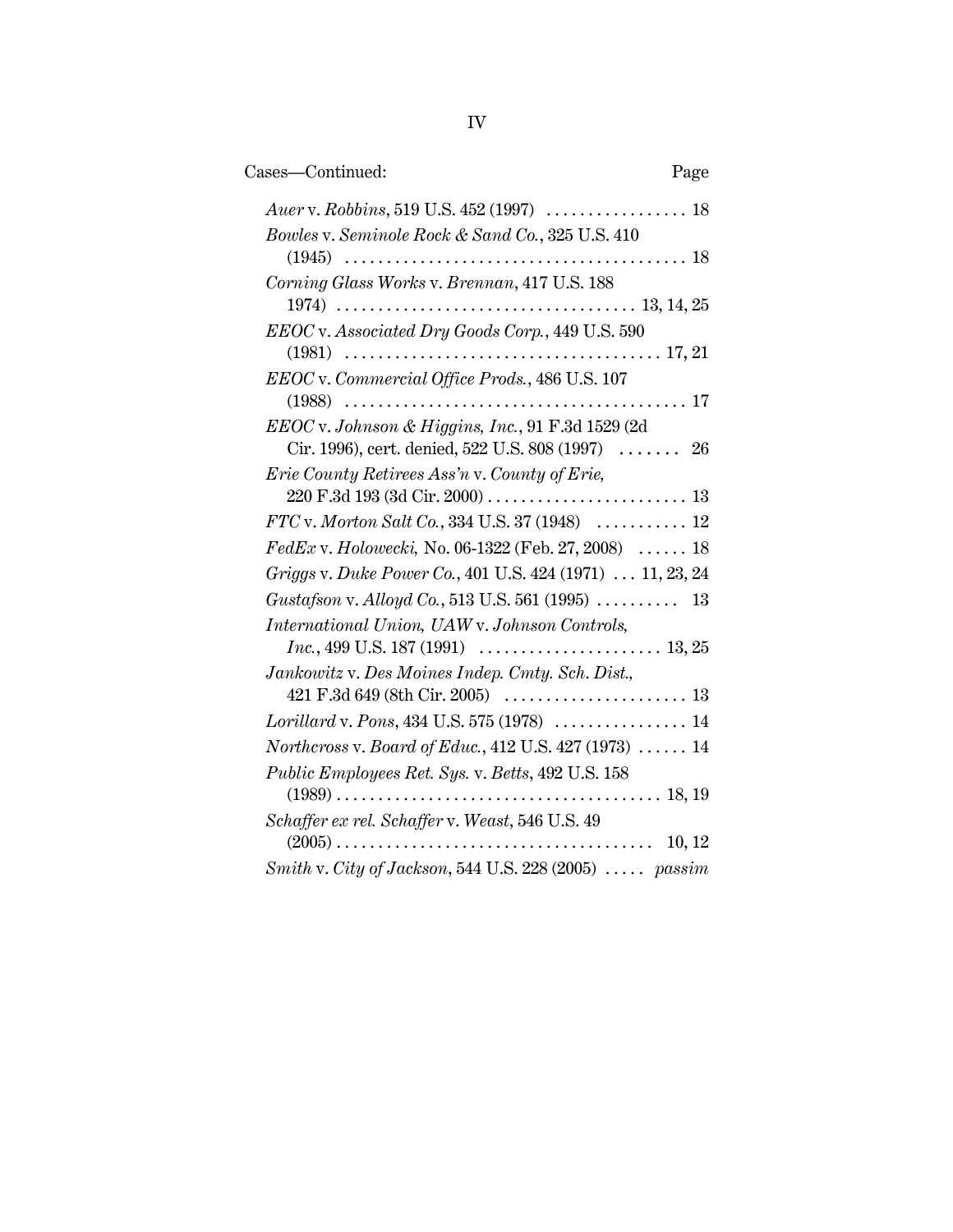| Cases-Continued:<br>Page                                                                                                           |  |
|------------------------------------------------------------------------------------------------------------------------------------|--|
| Smith v. City of Des Moines, 99 F.3d 1466 (8th Cir.                                                                                |  |
|                                                                                                                                    |  |
| Wards Cove Packing Co. v. Atonio, 490 U.S. 642                                                                                     |  |
|                                                                                                                                    |  |
| Western Air Lines, Inc. v. Criswell, 472 U.S. 400                                                                                  |  |
|                                                                                                                                    |  |
| Statutes and regulations:                                                                                                          |  |
| Age Discrimination in Employment Act, 29 U.S.C.                                                                                    |  |
|                                                                                                                                    |  |
|                                                                                                                                    |  |
|                                                                                                                                    |  |
|                                                                                                                                    |  |
|                                                                                                                                    |  |
|                                                                                                                                    |  |
|                                                                                                                                    |  |
|                                                                                                                                    |  |
|                                                                                                                                    |  |
| $29 \text{ U.S.C. } 623 \text{ (f)} \text{ (2)} \ \ldots \ldots \ldots \ldots \ldots \ldots \ldots \ldots \ldots \ldots \ldots 19$ |  |
|                                                                                                                                    |  |
|                                                                                                                                    |  |
|                                                                                                                                    |  |
| Civil Rights Act of 1964, Tit. VII, 42 U.S.C. 2000e                                                                                |  |
|                                                                                                                                    |  |
|                                                                                                                                    |  |
| Civil Rights Act of 1991, Pub. L. No. 102-166,                                                                                     |  |
|                                                                                                                                    |  |
| Equal Pay Act of 1963, 29 U.S.C. 206(d)(1)  8, 13                                                                                  |  |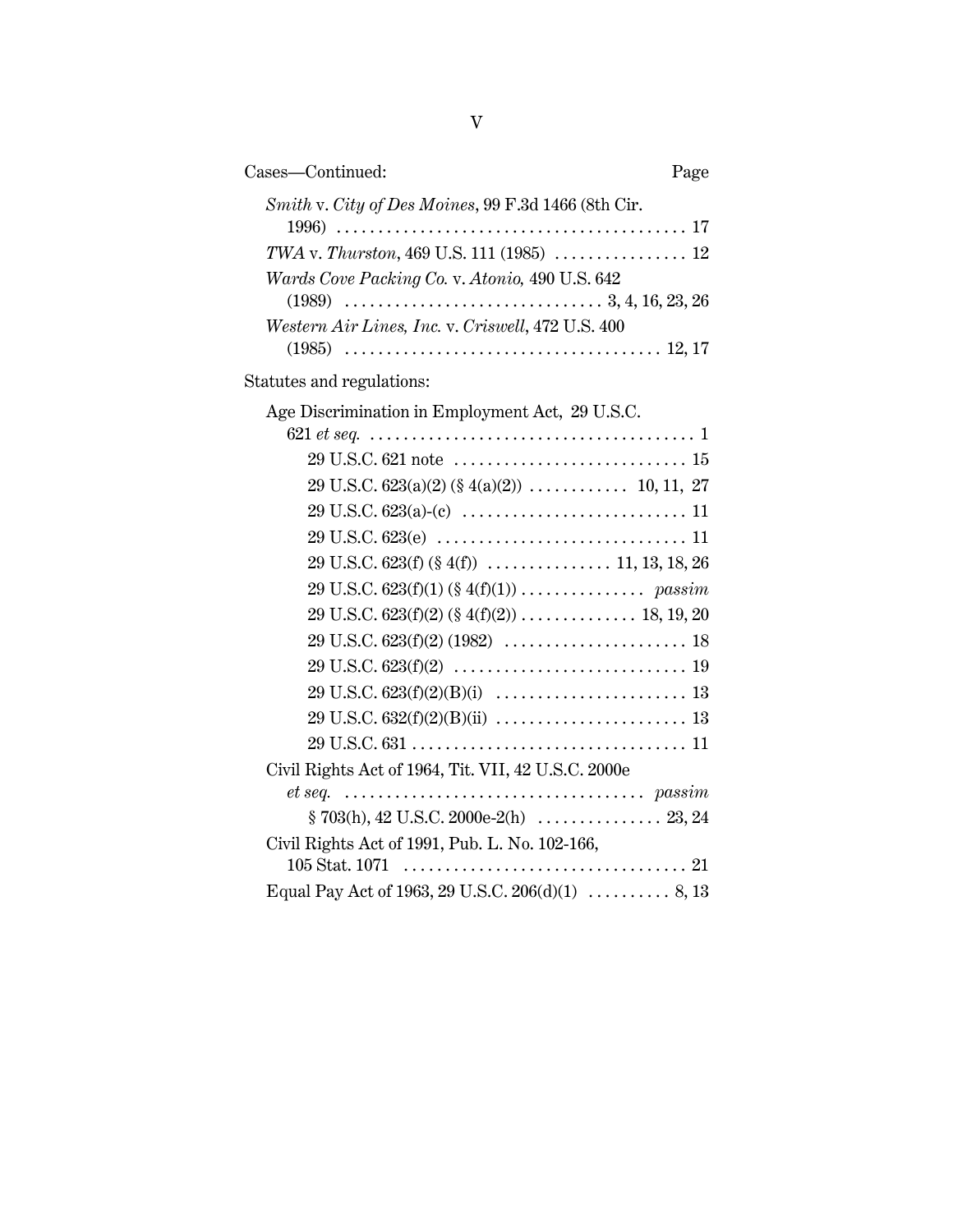| Statutes and regulations—Continued:            | Page |
|------------------------------------------------|------|
| Older Workers Benefits Protection Act, Pub. L. |      |
|                                                |      |
| 29 C.F.R.:                                     |      |
|                                                |      |
|                                                |      |
|                                                |      |
|                                                |      |

# Miscellaneous:

| <i>Age Discrimination Employment Act, 44 Fed. Reg.</i> |
|--------------------------------------------------------|
|                                                        |
|                                                        |
| H.R. Rep. No. 805, 90th Cong., 1st Sess. (1967)  11    |
|                                                        |
| S. Rep. No. 263, 101st Cong., 2d Sess. (1990)  19, 20  |
| S. Rep. No. 1511, 101st Cong., 2d Sess. (1990)  20     |
|                                                        |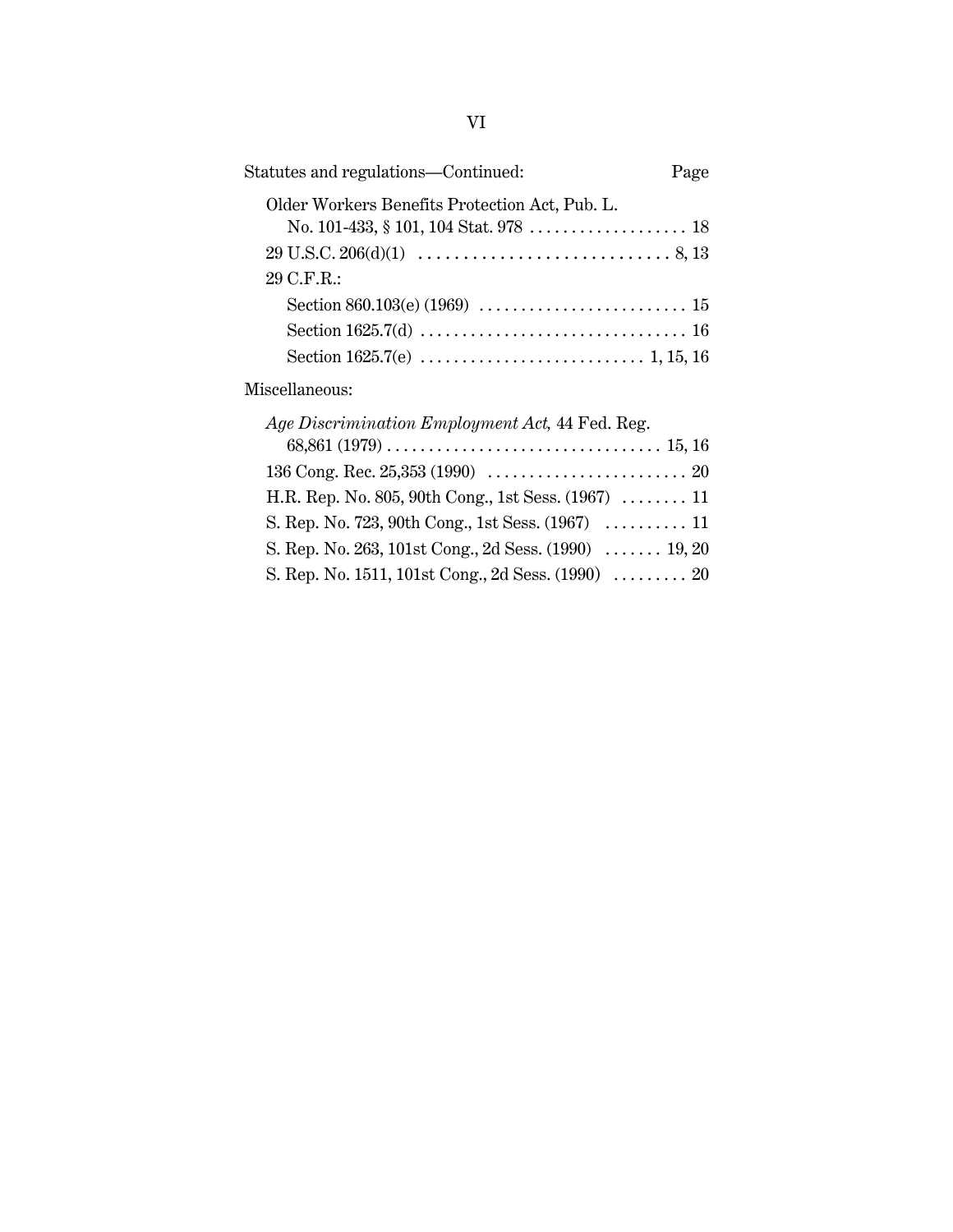# In the Supreme Court of the United States

No. 06-1505

CLIFFORD B. MEACHAM, ET AL., PETITIONERS

*v.*

KNOLLS ATOMIC POWER LABORATORY, ET AL.

*ON WRIT OF CERTIORARI TO THE UNITED STATES COURT OF APPEALS FOR THE SECOND CIRCUIT*

### **BRIEF OF THE UNITED STATES AS AMICUS CURIAE SUPPORTING PETITIONERS**

#### **INTEREST OF THE UNITED STATES**

The question in this case is whether plaintiffs raising a disparate-impact claim under the Age Discrimination in Employment Act (ADEA or Act), 29 U.S.C. 621 *et seq.*, bear the burden of persuading the factfinder that the challenged employment practice is not based on "reasonable factors other than age" (RFOA), 29 U.S.C. 623(f)(1). The Equal Employment Opportunity Commission (EEOC) has responsibility for interpreting and enforcing the ADEA, and it has promulgated regulations concerning the allocation of the burden of proof with respect to the ADEA's RFOA provision. See 29 C.F.R. 1657(e) (discussed pp. 15-18, *infra*). The United States filed an amicus brief at the petition stage of this case at the invitation of the Court.

(1)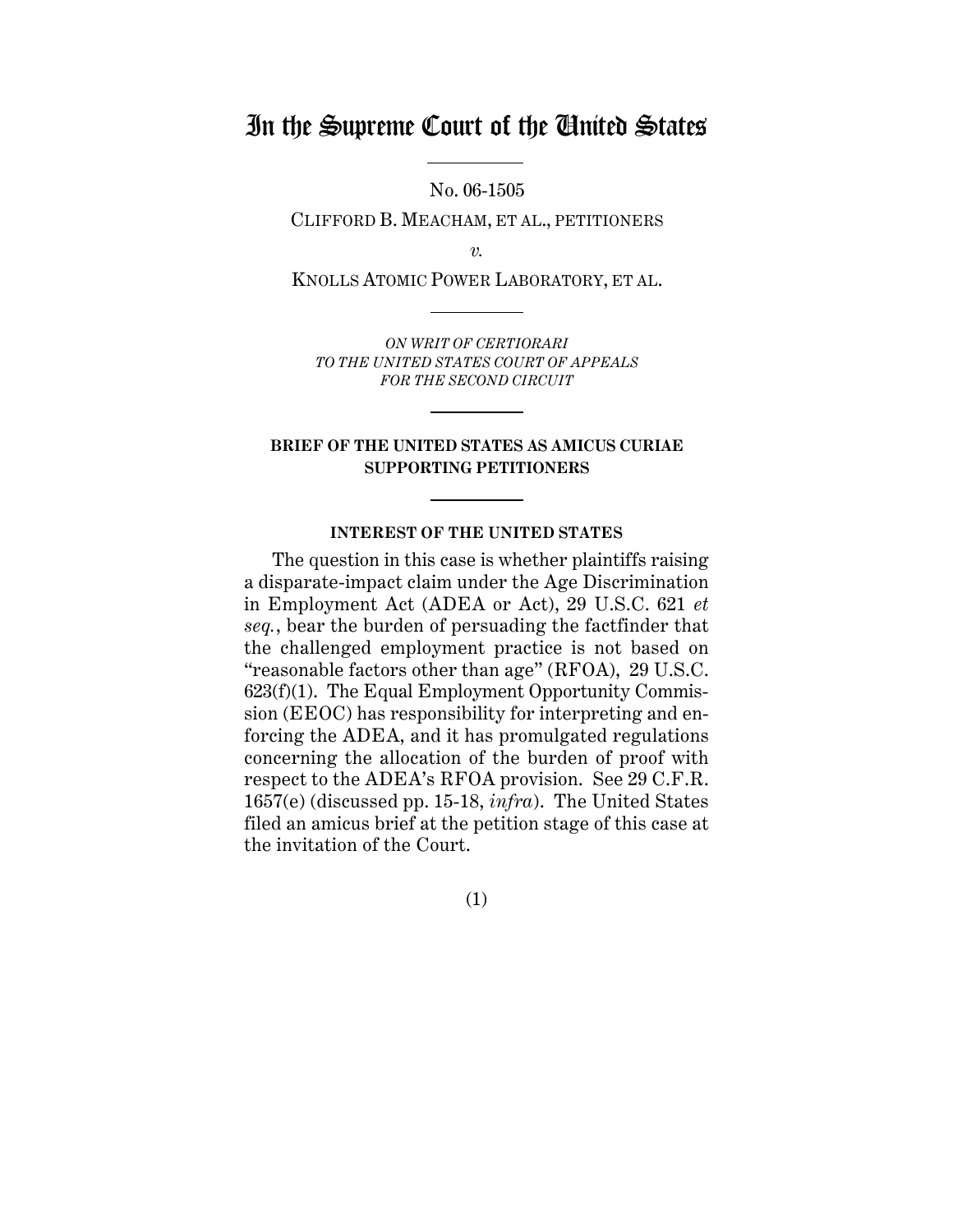#### **STATEMENT**

1. Respondent Knolls Atomic Power Laboratory (KAPL) manages and operates a federally-owned research and development laboratory under contract with the Department of Energy. In 1996, in response to a government-imposed staffing limit, KAPL instituted an involuntary reduction in force (IRIF). Pet. App. 5a, 39a. To implement the IRIF, respondent instructed managers in units that were over-budget to rate their employees from 0 to 10 on three factors—performance, flexibility, and the criticality of their skills—and then add up to 10 points for years of service. After ranking employees based on their scores, managers were instructed to identify for layoff the lowest-ranked employees. *Id.* at 5a-6a, 40a. Pursuant to this procedure, 30 out of the 31 exempt employees selected for layoff were over 40 years old. *Id.* at 75a. At the time of the layoff, approximately 40% of the workforce was under age 40. *Id.* at 41a, 74a-75a.

To evaluate the results of the managers' selections, KAPL charged a review board with ensuring that the choices "adher[ed] to downsizing principles as well as minimal impact on the business and employees." Pet. App. 40a. The board did not, however, consider issues of age discrimination. *Id.* at 17a, 41a. KAPL's only analysis of the adverse impact of the layoff on older workers was a comparison of the average age of the workforce, before and after the IRIF. *Id.* at 17a, 40a-41a. Because the workforce comprised more than 2000 exempt employees, the average age was unlikely to be affected by loss of 31 employees of any age. *Id.* at 17a, 43a. KAPL's general manager and general counsel also reviewed the layoff lists by checking the math in the scoring and consulting with some managers to confirm that their decisions were "properly made" and "legiti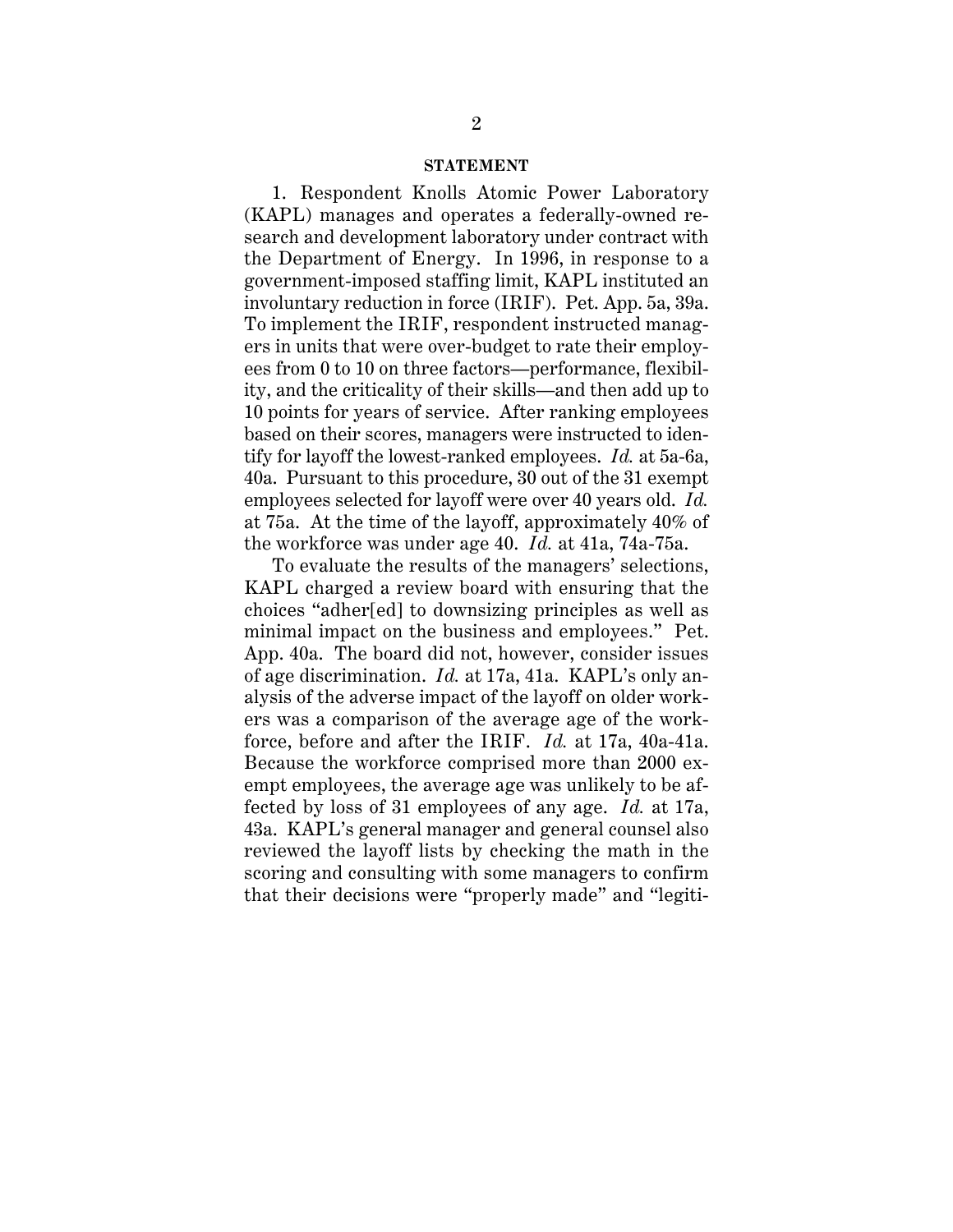mate." *Id.* at 17a-18a, 40a-41a (citation omitted). At the end of the process, all 31 employees selected for layoff received notices of termination. *Id.* at 40a-41a, 74a.

2. Petitioners are former KAPL employees who were laid off as a result of the IRIF. At the time of the layoff, all of the petitioners were over the age of 40. In 1997, they filed suit challenging their terminations under the ADEA and state law, alleging claims of both disparate treatment and disparate impact. Pet. App. 71a-72a. At trial, petitioners' expert testified both that the subjective criteria, "criticality" and "flexibility," were chiefly responsible for determining which employees would be laid off, and that the review procedures did not offer adequate protection to prevent managers' prejudices from influencing the outcome. *Id.* at 42a.

The jury was instructed that petitioners bore the ultimate burden of persuasion on their disparate-impact claims in accordance with the method of proof set forth in *Wards Cove Packing Co.* v. *Atonio,* 490 U.S. 642 (1989), for disparate-impact claims under Title VII of the Civil Rights Act of 1964, 42 U.S.C. 2000e *et seq.,* before its amendment in 1991. See Pet. Supp. C.A. Br. 7-8 & Exh. A. At the close of trial, the jury found for petitioners on the disparate-impact claims but for respondents on the disparate-treatment claims. Pet. App. 45a, 75a-76a; App. 62-75. The district court denied respondents' motion for judgment as a matter of law. Pet. App. 77a-102a, 153a.

3. The court of appeals affirmed. Pet. App. 33a-69a. The court analyzed the jury's disparate-impact verdict under the burden-shifting framework set out in *Wards Cove. Id.* at 54a-63a; see *id.* at 7a-8a. Under that framework, a plaintiff makes a prima facie case of disparateimpact discrimination by showing that a specific employ-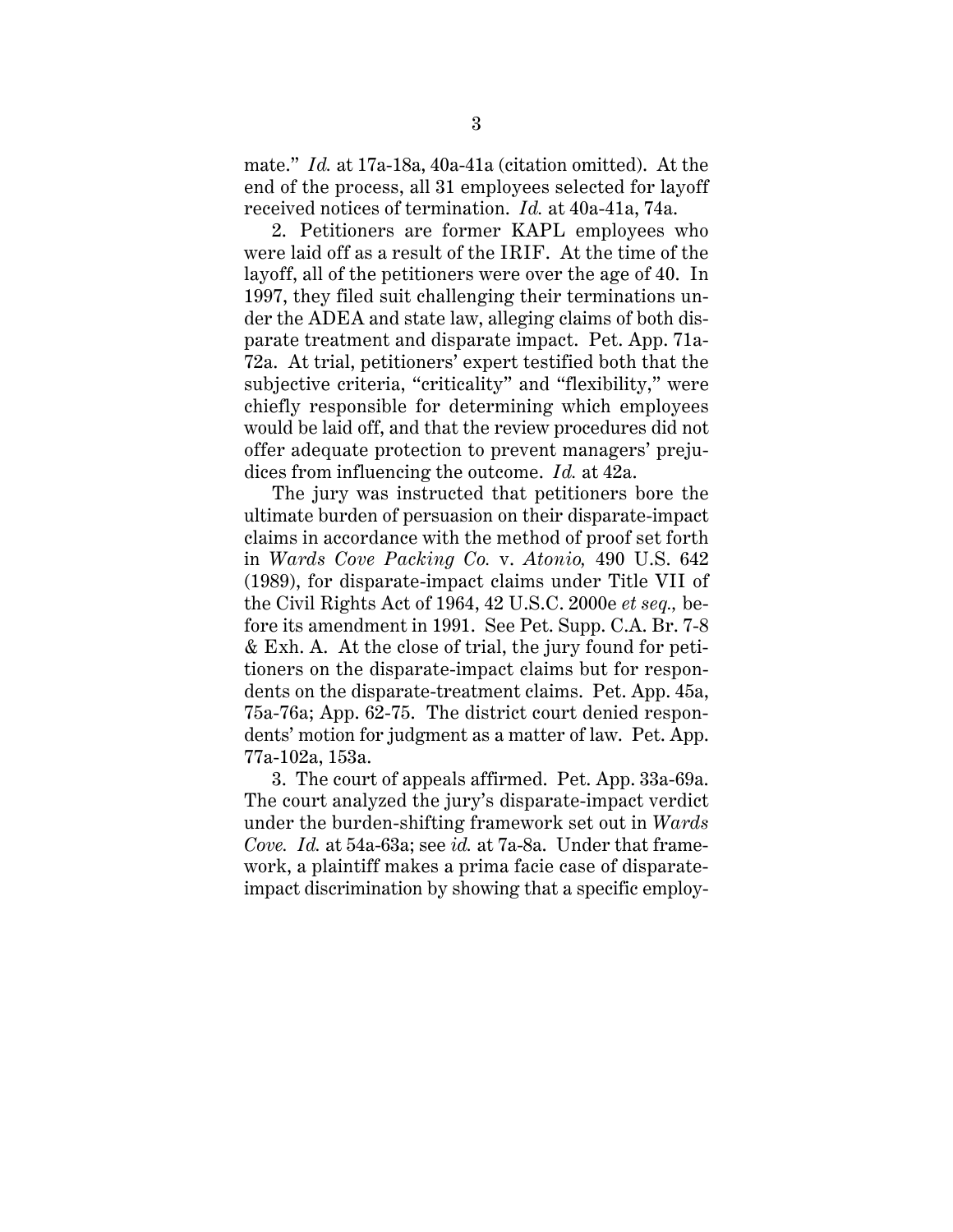ment practice or policy had a significant disparate impact on a protected group. *Wards Cove,* 490 U.S. at 656- 658. The burden then shifts to the employer to produce evidence of a business justification for the challenged practice. *Id.* at 659. Once such evidence is produced, the burden shifts back to the plaintiff to persuade the factfinder that the asserted business justification is merely a pretext for discrimination. The plaintiff may sustain that burden by showing that "other tests or selection devices, without a similarly undesirable [discriminatory] \* \* \* effect, would also serve the employer's legitimate [business] interest." *Id.* at 660 (citation omitted). Under *Wards Cove*, the "ultimate burden of proving \* \* \* discrimination \* \* \* remains with the plaintiff *at all times*." *Ibid.*

Applying the *Wards Cove* framework to this case, the court of appeals held that petitioners adequately identified a specific employment practice—the "unaudited and heavy reliance on subjective assessments of 'criticality' and 'flexibility'" (Pet. App. 60a)—and proved that it caused a substantial adverse impact because of age. *Id.* at 59a. The court also determined that respondents offered a facially legitimate business justification for the IRIF: "to reduce [KAPL's] workforce while still retaining employees with skills critical to the performance of KAPL's functions." *Ibid.* (citation omitted). The court concluded that petitioners nevertheless prevailed at the final step of the *Wards Cove* analysis because "[a]t least one suitable alternative" practice was clear from the record: KAPL could have designed an IRIF with "tests for criticality and flexibility that were less vulnerable to managerial bias." *Id.* at 60a-61a & n.8.

Respondents petitioned for a writ of certiorari. In their petition, they sought review of the court of appeals'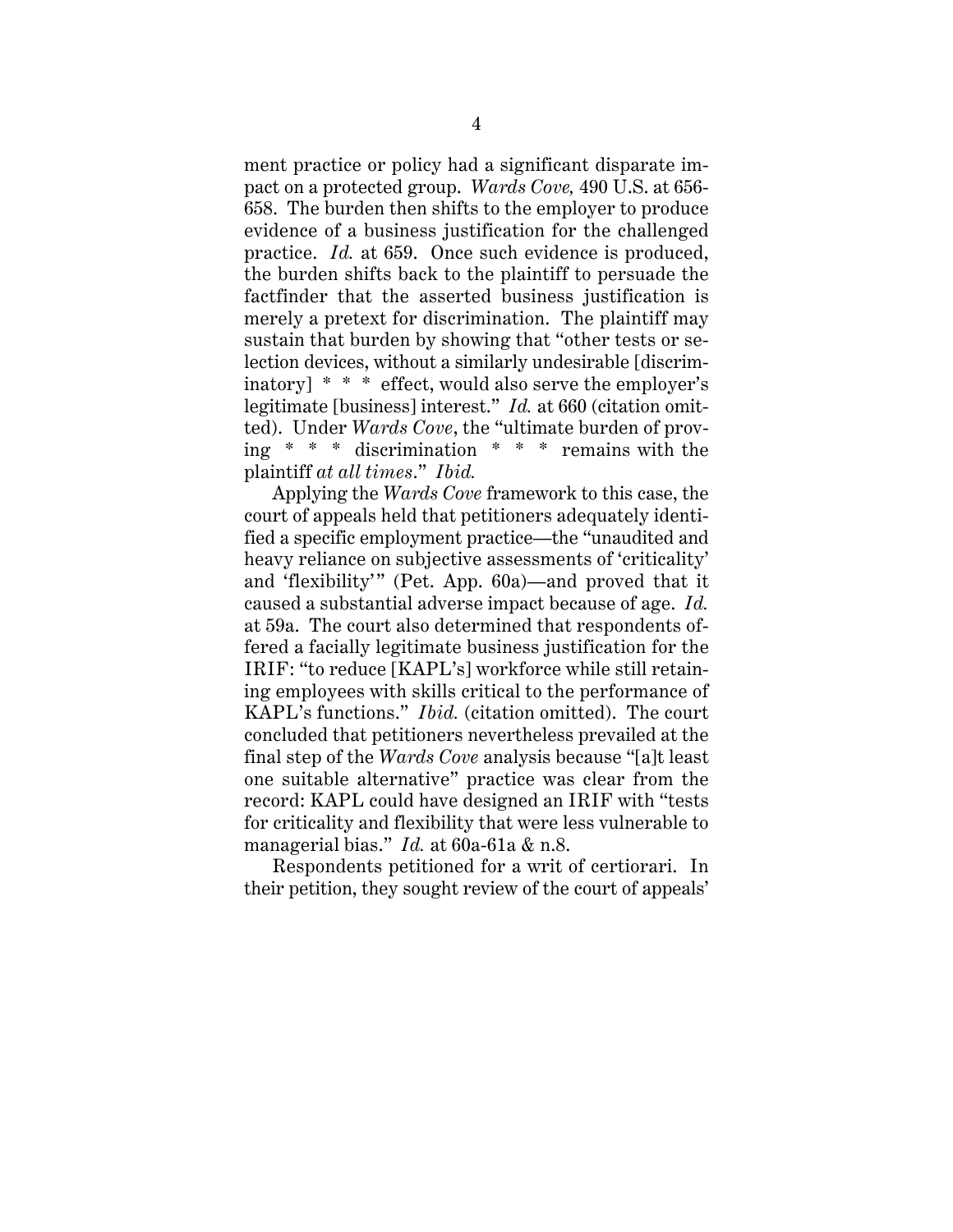conclusion that a disparate-impact claim is available under the ADEA as well as of the evidentiary basis for the verdict. While the petition was pending, this Court issued its decision in *Smith* v. *City of Jackson*, 544 U.S. 228 (2005), holding that disparate-impact claims are cognizable under the ADEA. Following that decision, the Court granted the writ of certiorari in this case, vacated the judgment of the court of appeals, and remanded for further proceedings. 544 U.S. 957 (2005).

4. On remand, a divided panel of the Second Circuit vacated the judgment of the district court and remanded the case with instructions to enter judgment for respondents. Pet. App. 1a-32a.

The court of appeals concluded that the analysis it had employed in its earlier decision was now "untenable" because the *Smith* Court concluded that the "'business necessity' test" applicable in Title VII disparateimpact cases after 1991 "is not applicable in the ADEA context." Pet. App. 9a (citing *Smith,* 544 U.S. at 239, 243). Instead, the court explained, the "appropriate test [under *Smith*] is for 'reasonableness,' such that the employer is not liable under the ADEA so long as the challenged employment action, in relying on specific non-age factors, constitutes a reasonable means to the employer's legitimate goals." *Ibid.* The court noted that the "reasonableness" test described in *Smith* "is derived primarily from" the provision of the ADEA stating that "[i]t shall not be unlawful for an employer \* \* \* to take any action otherwise prohibited \* \* \* where the differentiation is based on reasonable factors other than age," *i.e.*, the Act's RFOA provision. *Id.* at 9a-10a & n.4 (quoting 29 U.S.C. 623(f)(1)).

Turning to the issue of the burden of proof for "reasonableness," the court held that the "best reading of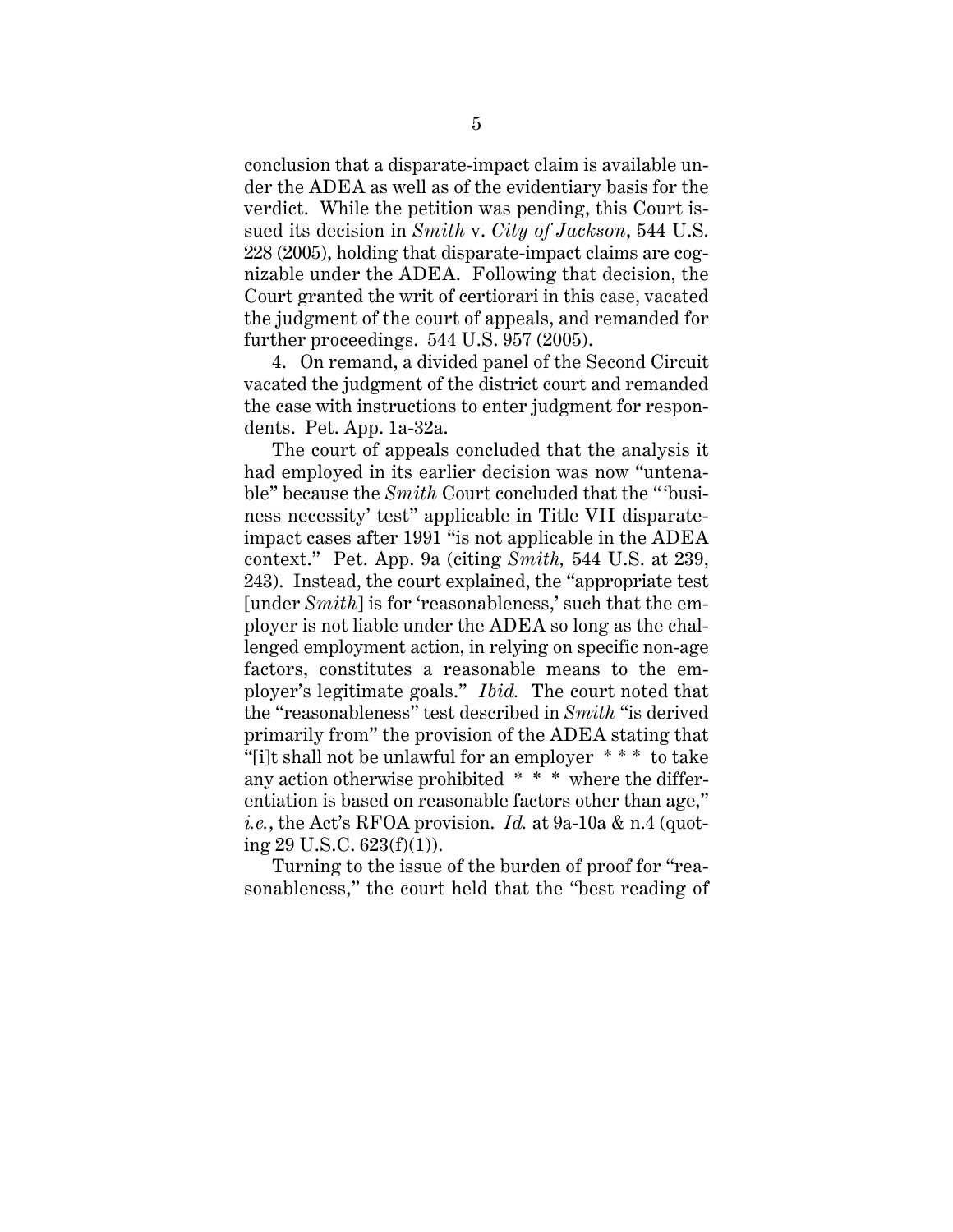the ADEA—in light of [*Smith*] and *Wards Cove*—is that the plaintiff bears the burden of persuading the factfinder that any justification the employer proffers for its challenged practice is unreasonable." Pet. App. 11a. The court acknowledged that "[t]here is some force" to the view that the text of the ADEA places the burden of establishing an RFOA on the defendant. *Id.* at 13a. The court rejected that conclusion, however, based on three considerations apart from the statute's text: (1) that *Smith* "nowhere suggested" that defendants must prove the RFOA (*id.* at 11a-12a); (2) that "[a]ny other interpretation would compromise the holding in *Wards Cove* that the employer is not to bear the ultimate burden of persuasion with respect to the 'legitimacy' of its business justification" (*id.* at 12a); and (3) that, because there may be a correlation between age and certain reasonable employment criteria, it "would seem redundant to place on an employer the burden of demonstrating that routine and otherwise unexceptionable employment criteria are reasonable" (*id.* at 12a-13a).

The court of appeals concluded that respondents met their burden of producing evidence of a legitimate business justification for the IRIF as well as the specific employment practice challenged by the plaintiffs. Pet. App. 15a. The court noted that respondents presented testimony that criteria such as flexibility and criticality were "ubiquitous components of 'systems for making personnel decisions,'" and that "the managers conducting the evaluations were knowledgeable about the requisite criteria and familiar with the capabilities of the employees subject to evaluation." *Id.* at 16a.

By contrast, the court of appeals concluded, petitioners did not sustain their burden. The court noted that the reasonableness inquiry described in *Smith*, unlike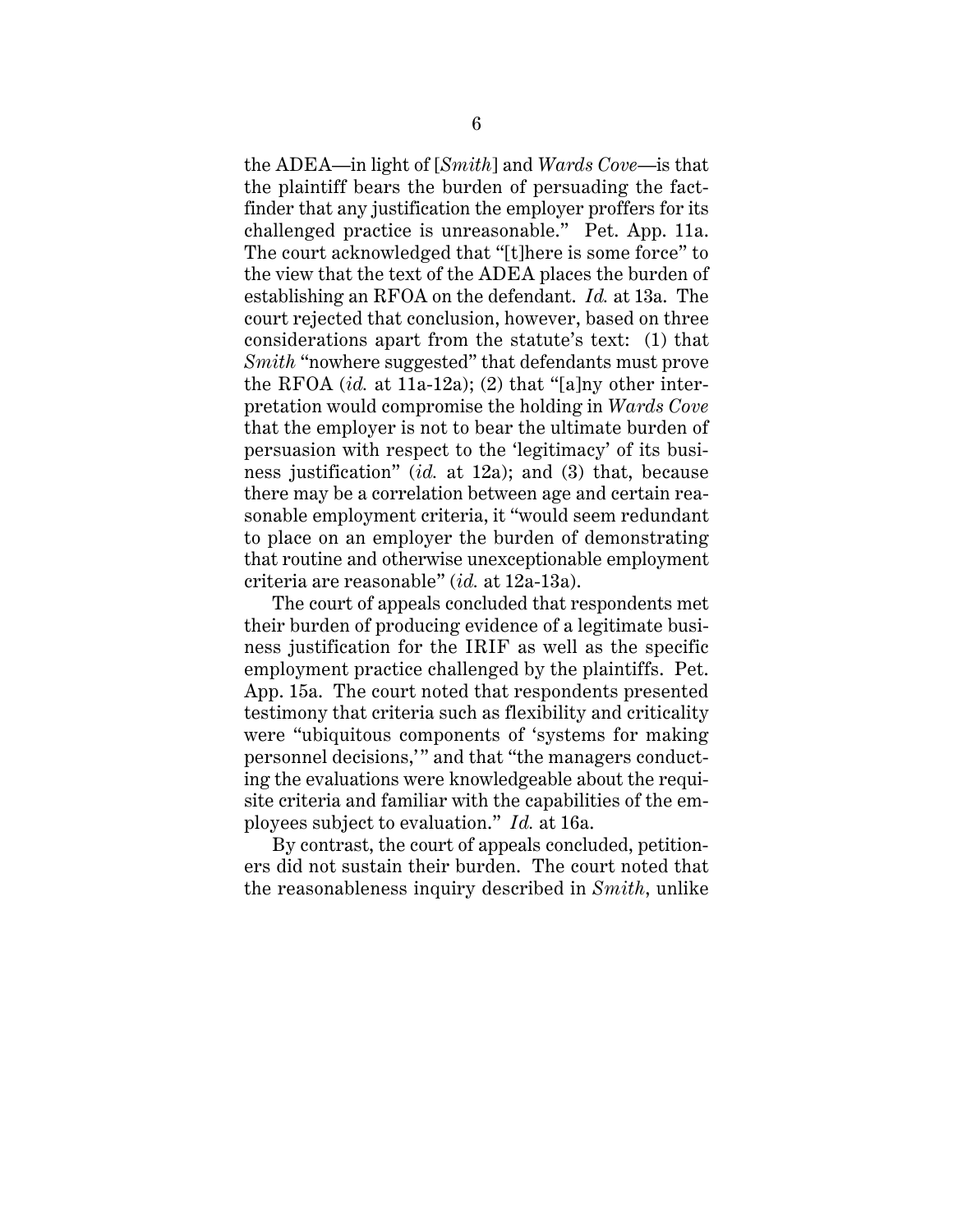the business-necessity inquiry applicable in the Title VII context, does not ask "whether there are other ways for the employer to achieve its goals that do not result in a disparate impact on a protected class." Pet. App. 16a (quoting *Smith*, 544 U.S. at 243). While "[t]here may have been other reasonable ways for [respondent] to achieve its goals," the court concluded that petitioners had not demonstrated that "the one selected" was "unreasonable." *Id.* at 19a (citations omitted).

Judge Pooler dissented. Pet. App. 21a-32a. In her view, the majority "improperly conflate[d] the analysis of proof of a [RFOA] with the legitimate business justification analysis [under *Wards Cove*]" and "err[ed] by assigning to plaintiffs the burden of proving that a RFOA does not exist." *Id.* at 21a. She explained that "existing cases, legislative history, and statutory structure overwhelmingly support the view that employers bear the burden of establishing a RFOA." *Id.* at 25a. In particular, she reasoned that Congress's inclusion of the RFOA provision among the ADEA's other exceptions to liability for actions "otherwise prohibited," including the exception for circumstances in which "age is a bona fide occupational qualification reasonably necessary to the normal operation of the particular business" (BFOQ), 29 U.S.C. 623(f)(1), indicates that RFOA, like BFOQ, is an affirmative defense as to which the defendant bears the burden of proof. Pet. App. 26a-30a.

Judge Pooler suggested that, to establish an ADEA disparate-impact discrimination claim, plaintiffs must first establish that the employer's asserted business justification is merely a pretext for discrimination, pursuant to the "judicially crafted" *Wards Cove* framework. Once plaintiffs have discharged that burden, the burden shifts to the employer to prove under the RFOA's "stat-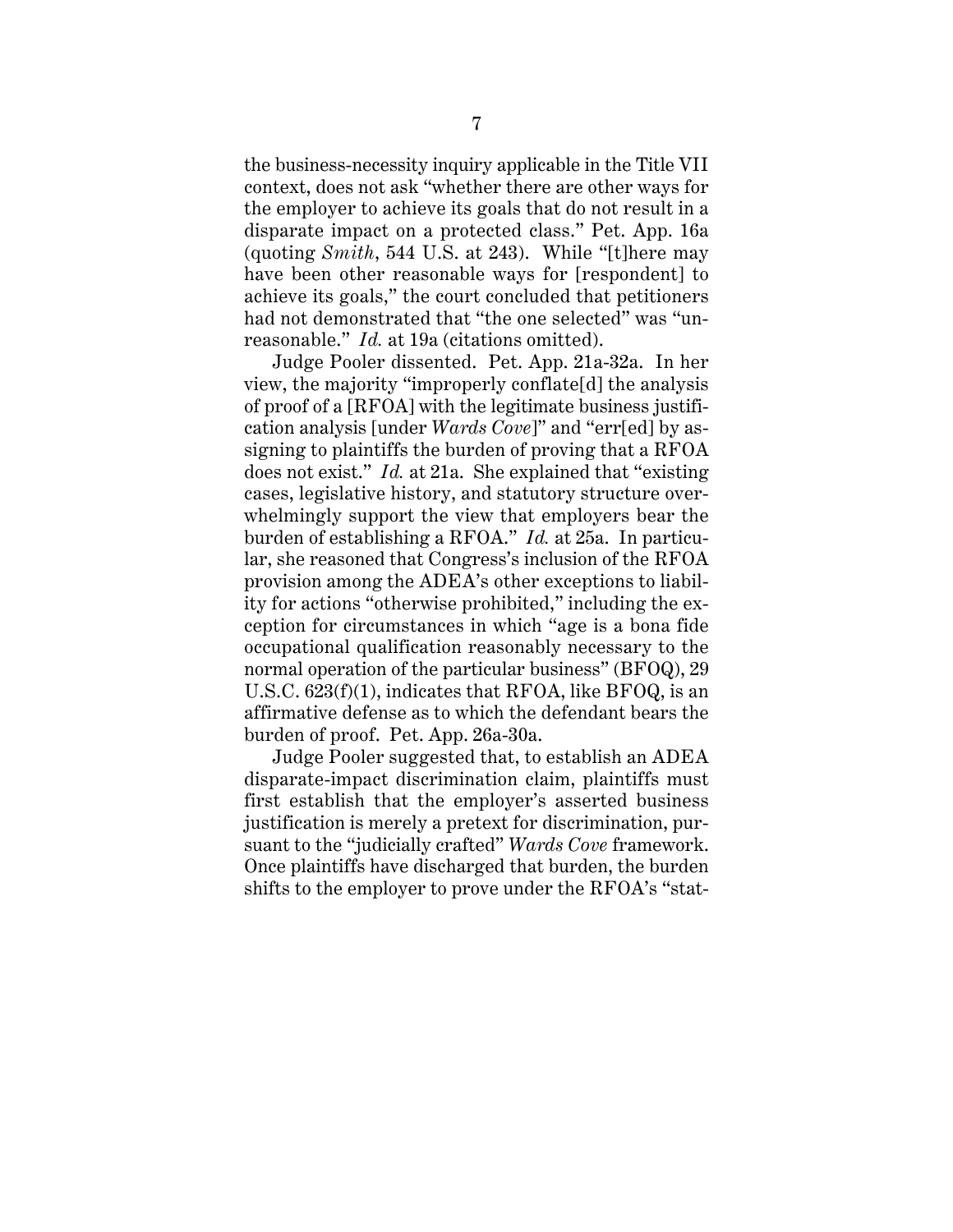utory exception to liability" that its practice is nevertheless based on "reasonable factors other than age." Pet. App. 24a-25a. In her view, nothing in *Smith* altered the burden of proof tied to the ADEA's RFOA provision, which is mandated by the "appropriate statutory analysis." *Id.* at 31a.

#### **SUMMARY OF ARGUMENT**

The court of appeals erred in holding that plaintiffs raising a claim of disparate-impact age discrimination under the ADEA bear the burden of persuading the factfinder that the adverse impact of the challenged employment practice was not based on a reasonable factor other than age.

The text and structure of the ADEA clearly indicate that the exception to liability for adverse effects "based on reasonable factors other than age," 29 U.S.C.  $623(f)(1)$ , is an affirmative defense to be established by the employer that asserts it. This Court has so interpreted the RFOA's neighboring exception to liability in cases in which age is a "bona fide occupational qualification," *id.*, as well as the similar exception for pay differentials "based on any other factor other than sex" under the Equal Pay Act of 1963, 29 U.S.C. 206(d)(1). And well-established rules of statutory construction support the conclusion that Congress intended the RFOA provision to operate as an affirmative defense as well.

That plain meaning interpretation is supported by agency practice. The federal agencies responsible for enforcement of the ADEA have long interpreted the ADEA's RFOA provision as creating an affirmative defense to be established by the employer, and Congress has acknowledged and embraced that interpretation in later amendments to the statute. The agencies' long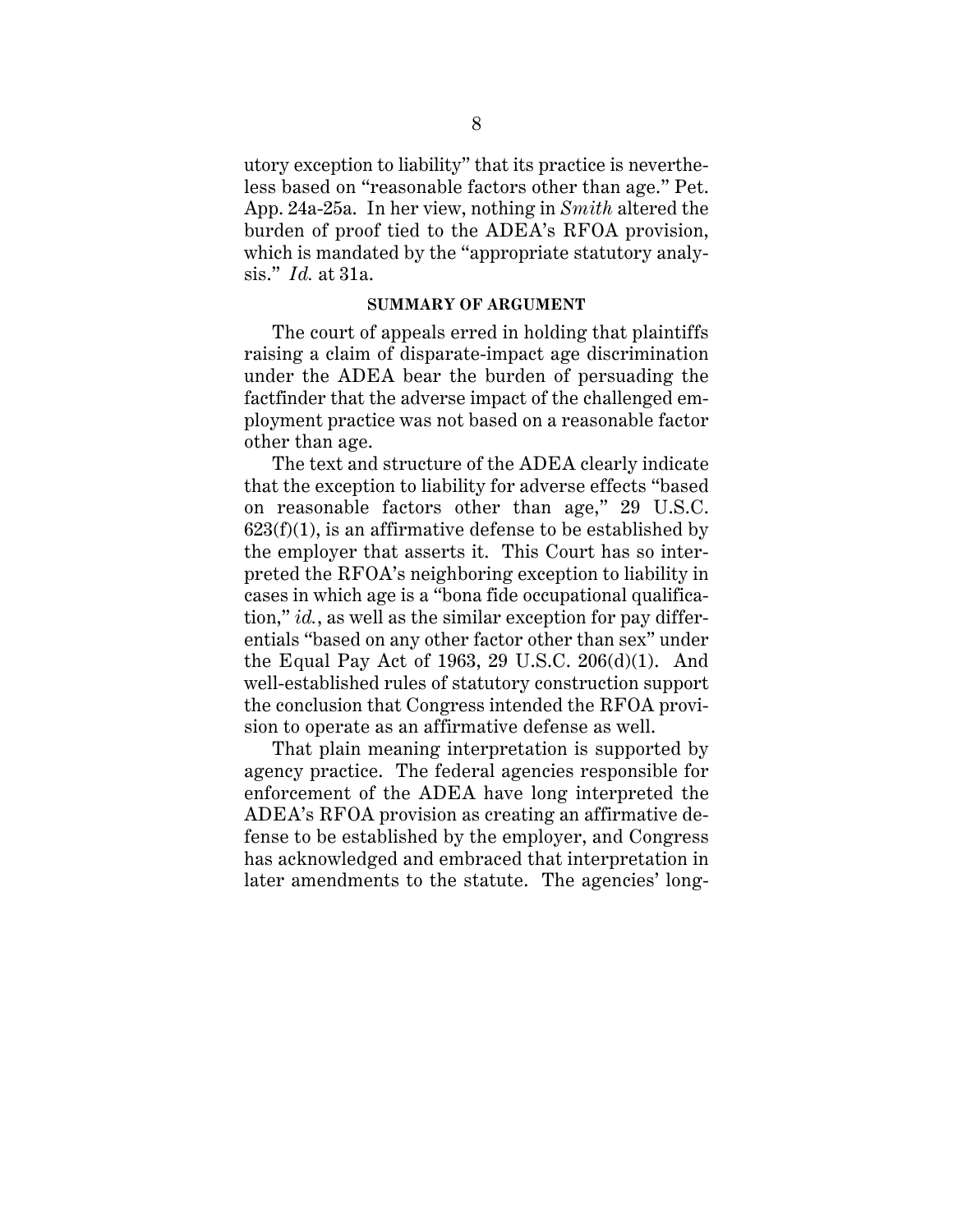standing position that the employer bears the burden of persuasion with respect to the RFOA defense is reasonable and entitled to deference.

This Court's decision in *Smith* v. *City of Jackson*, 544 U.S. 228 (2005), does not compel a different result. *Smith* did not address the burden of proof under the ADEA's RFOA provision. Although *Smith* makes clear that the scope of disparate-impact liability under the ADEA is "narrower" than under Title VII, *id.* at 240, it does not follow from that holding that plaintiffs must bear the burden of proving that the adverse impact of a challenged employment practice is *not* based on reasonable factors other than age. In identifying the RFOA provision as the way in which the ADEA is narrower than Title VII, the Court in *Smith* in no way suggested that the provision should not be given its natural reading and effect as an affirmative defense. Thus, nothing in *Smith* requires that plaintiffs bear the burden of persuasion with respect to the RFOA provision.

#### **ARGUMENT**

### **THE ADEA ASSIGNS TO THE EMPLOYER THE BURDEN OF PERSUADING THE FACTFINDER THAT A PRACTICE WITH A DISPARATE IMPACT ON OLDER WORKERS IS BASED ON REASONABLE FACTORS OTHER THAN AGE**

The question in this case concerns the proper allocation of the burden of persuasion in a disparate-impact age discrimination case in which the employer seeks to avoid liability by invoking the ADEA's exception for differential treatment of older workers that is "based on reasonable factors other than age," 29 U.S.C. 623(f)(1). It is undisputed that, once plaintiffs have demonstrated that a particular employment practice has a disparate impact on older workers, the employer who seeks to de-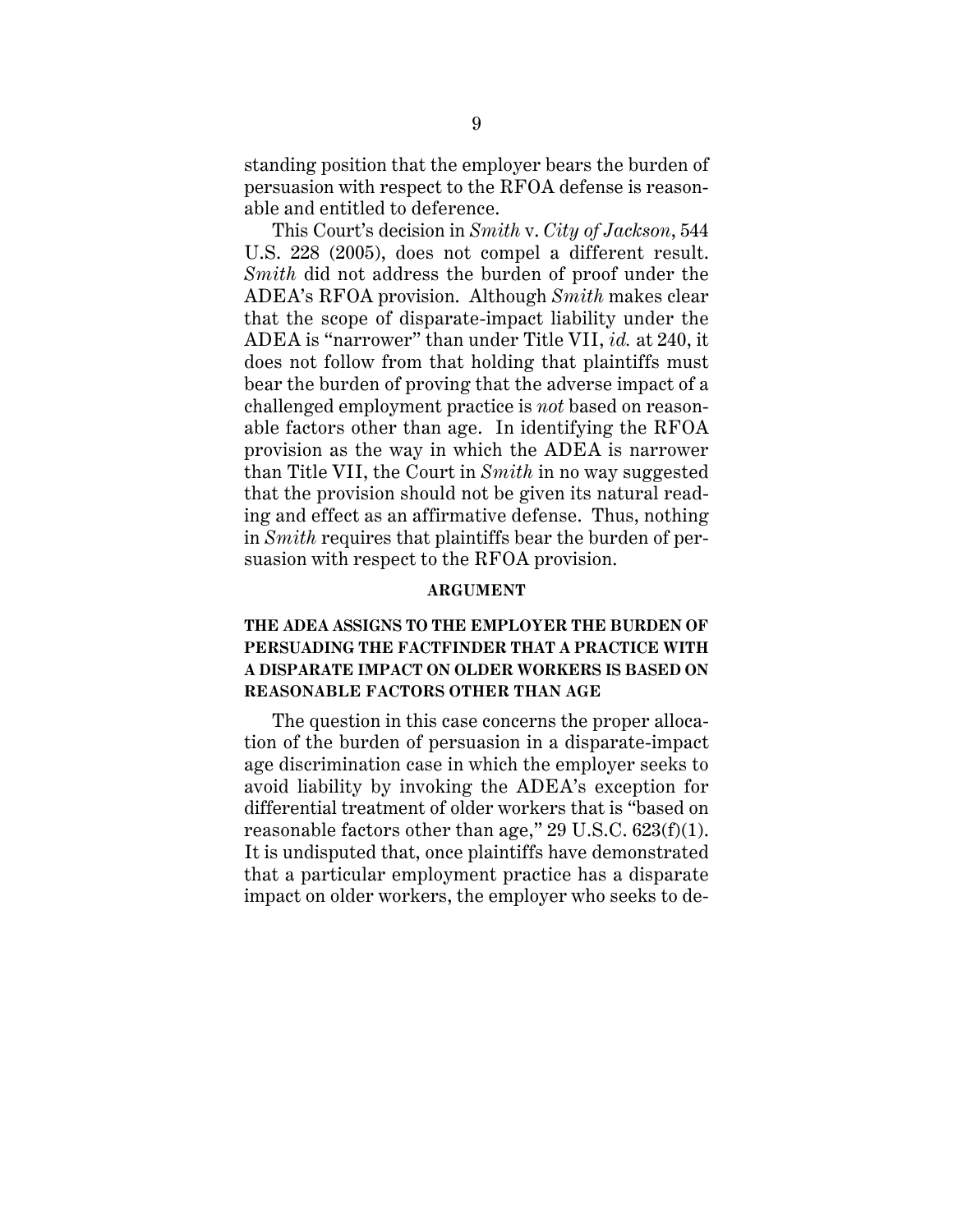fend that practice on the ground that the adverse impact was based on a reasonable nonage factor must assert that defense and bears the burden of *production* with respect to the defense. See Br. in Opp. 1-2. The question is whether the employer also bears the burden of *persuasion* with respect to that defense. See, *e.g.*, *Schaffer ex rel. Schaffer* v. *Weast*, 546 U.S. 49, 56 (2005) (describing historical distinction between burdens of production and burdens of persuasion).

The text and structure of the ADEA answer that question in the affirmative: The RFOA provision creates an affirmative defense to liability for actions "otherwise prohibited" by the statute, and therefore assigns to the employer the burden of persuasion. Moreover, the federal agencies responsible for interpreting and enforcing the ADEA have long interpreted the RFOA provision to allocate that burden to the employer. Thus, even if the statutory language were susceptible to different interpretations, the responsible agencies' interpretation is, at a minimum, reasonable and entitled to deference.

### **A. The Text And Structure Of The ADEA Make Clear That The RFOA Provision Is An Affirmative Defense As To Which The Defendant Bears The Burden Of Persuasion**

1. Section 4(a)(2) of the ADEA makes it unlawful for an employer "to limit, segregate, or classify his employees in any way which would deprive any individual of employment opportunities or otherwise adversely affect his status as an employee, because of such individual's age." 29 U.S.C. 623(a)(2). As the plurality explained in *Smith*, the language of Section 4(a)(2) "focuses on the *effects* of the action on the employee rather than the motivation for the action of the employer," such that "an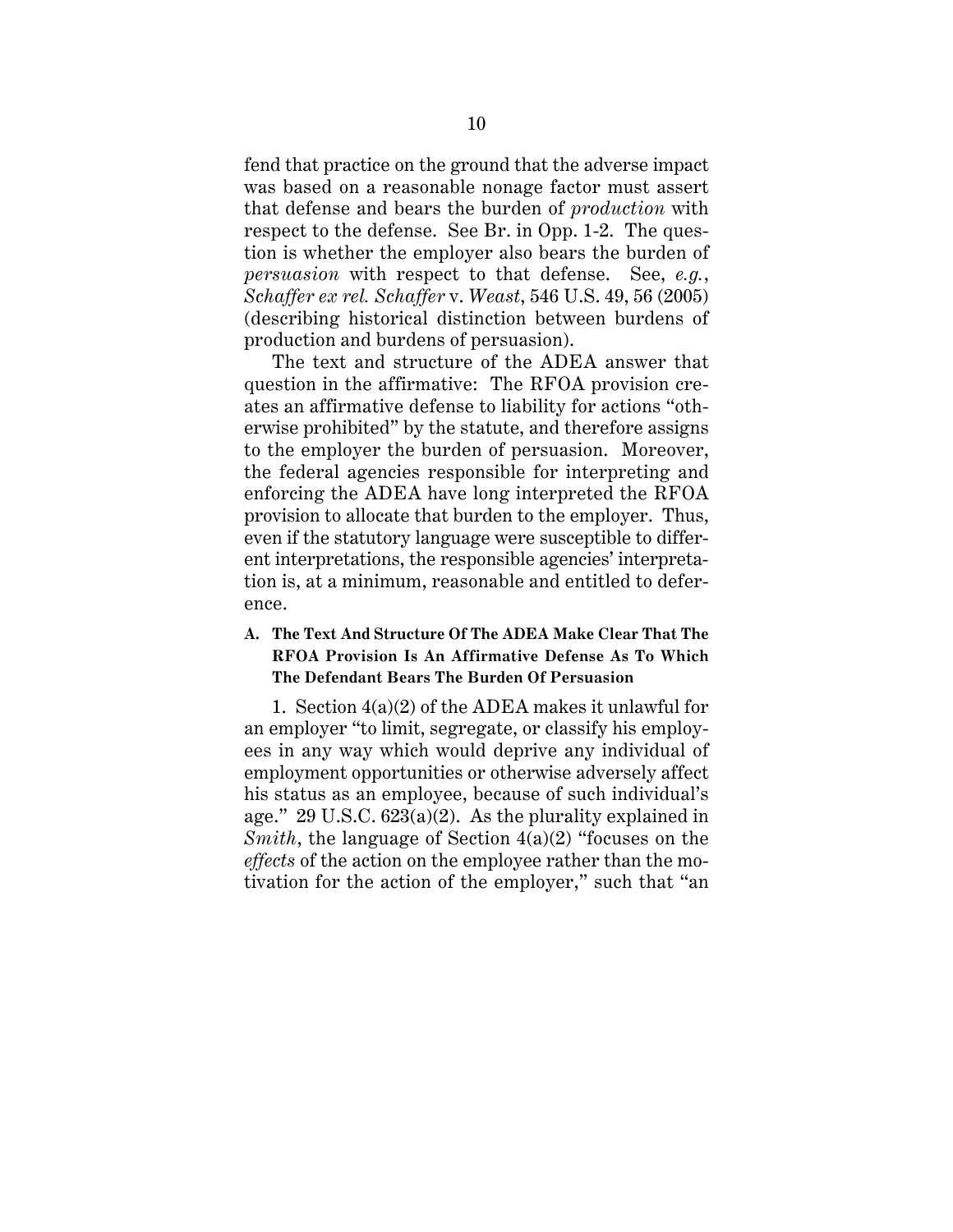employer who classifies his employees without respect to age may still be liable under the terms of this paragraph if such classification adversely affects the employee because of that employee's age." *Smith* v. *City of Jackson*, 544 U.S. 228, 236 & n.6 (2005) (plurality opinion). Section  $4(a)(2)$  thus authorizes recovery for age discrimination on the "disparate impact" theory announced in *Griggs* v. *Duke Power Co.*, 401 U.S. 424 (1971), for cases brought under Title VII, 42 U.S.C. 2000e *et seq.* See *Smith*, 544 U.S. at 232. As the plurality explained in *Smith*, a classification that adversely affects an employee because of that employee's age in violation of Section 4(a)(2) of the ADEA falls within "the very definition of disparate impact." *Id.* at 236 n.6 (plurality opinion).

The structure of the Act is telling. Section  $4(a)(2)$ appears among a number of provisions that generally prohibit employment age discrimination with respect to workers at least 40 years old. 29 U.S.C. 623(a)-(c) and (e); see 29 U.S.C. 631. By contrast, Section 4(f), 29 U.S.C. 623(f), creates "exceptions" to those general prohibitions. S. Rep. No. 723, 90th Cong., 1st Sess. 9 (1967); H.R. Rep. No. 805, 90th Cong., 1st Sess. 4 (1967). As relevant here, Section 4(f)(1)—the RFOA provision—provides that "[i]t shall not be unlawful for an employer \* \* \* to take any action otherwise prohibited under subsections (a), (b), (c), or (e)  $* * *$  where age is a bona fide occupational qualification reasonably necessary to the normal operation of the particular business, or where the differentiation is based on reasonable factors other than age."  $29 \text{ U.S.C. } 623 \text{ (f)}(1)$ .

The most natural reading of Section 4(f) as a whole is that those exceptions for actions "otherwise prohibited" by the substantive discrimination provisions of the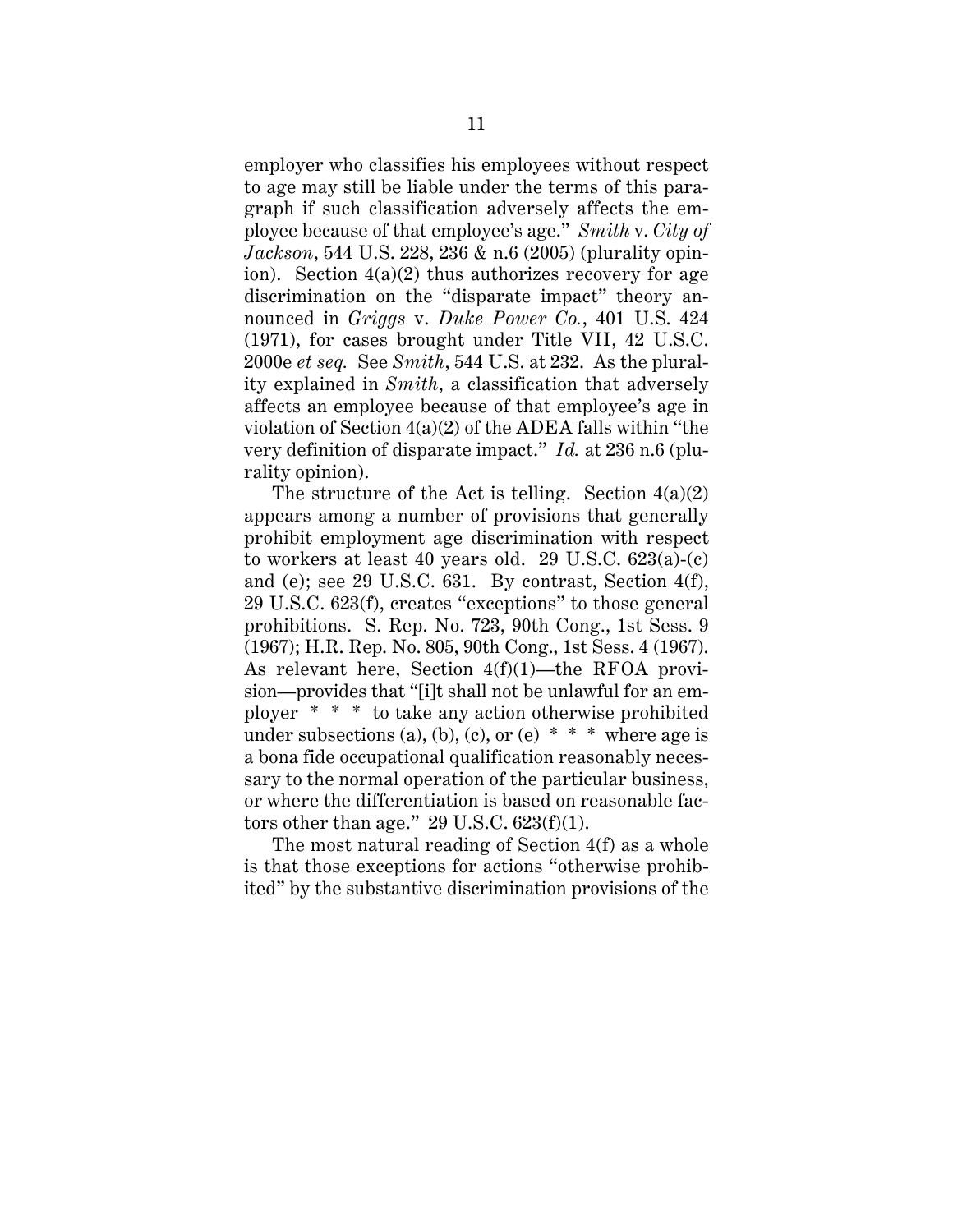ADEA, including the RFOA exception, constitute affirmative defenses that come into play after the plaintiff has established that the employer has taken action that would otherwise violate the Act. Indeed, in dictum, this Court has already generally characterized those provisions of the ADEA as "affirmative defenses." *TWA* v. *Thurston*, 469 U.S. 111, 122 (1985). And that squares with the background rule that "the burden of proving justification or exemption under a special exception to the prohibitions of a statute generally rests on one who claims its benefits." *FTC* v. *Morton Salt Co.*, 334 U.S. 37, 44-45 (1948); accord *Schaffer*, 546 U.S. at 57 ("[T]he burden of persuasion as to certain elements of a plaintiff's claim may be shifted to defendants, when such elements can fairly be characterized as affirmative defenses or exemptions.").

Section 4(f)(1) therefore exempts the defendant from liability that it would "otherwise" incur only if it can persuade the factfinder that its actions were justified or excusable. As Judge Pooler observed, "[i]f plaintiffs were required to show that no RFOA existed, Congress logically would have included this provision within the liability sections, rather than within the exemption sections." Pet. App. 26a-27a. Congress's decision to place the RFOA provision with the statutory exemptions therefore has great significance when it comes to allocating the burden of persuasion with respect to that provision.

2. Consistent with that understanding, this Court has held that the RFOA provision's neighboring exception for actions "otherwise prohibited \* \* \* where age is a bona fide occupational qualification" is an affirmative defense, see *Smith*, 544 U.S. at 233 n.3, to be established by the employer, see *Western Air Lines, Inc.* v.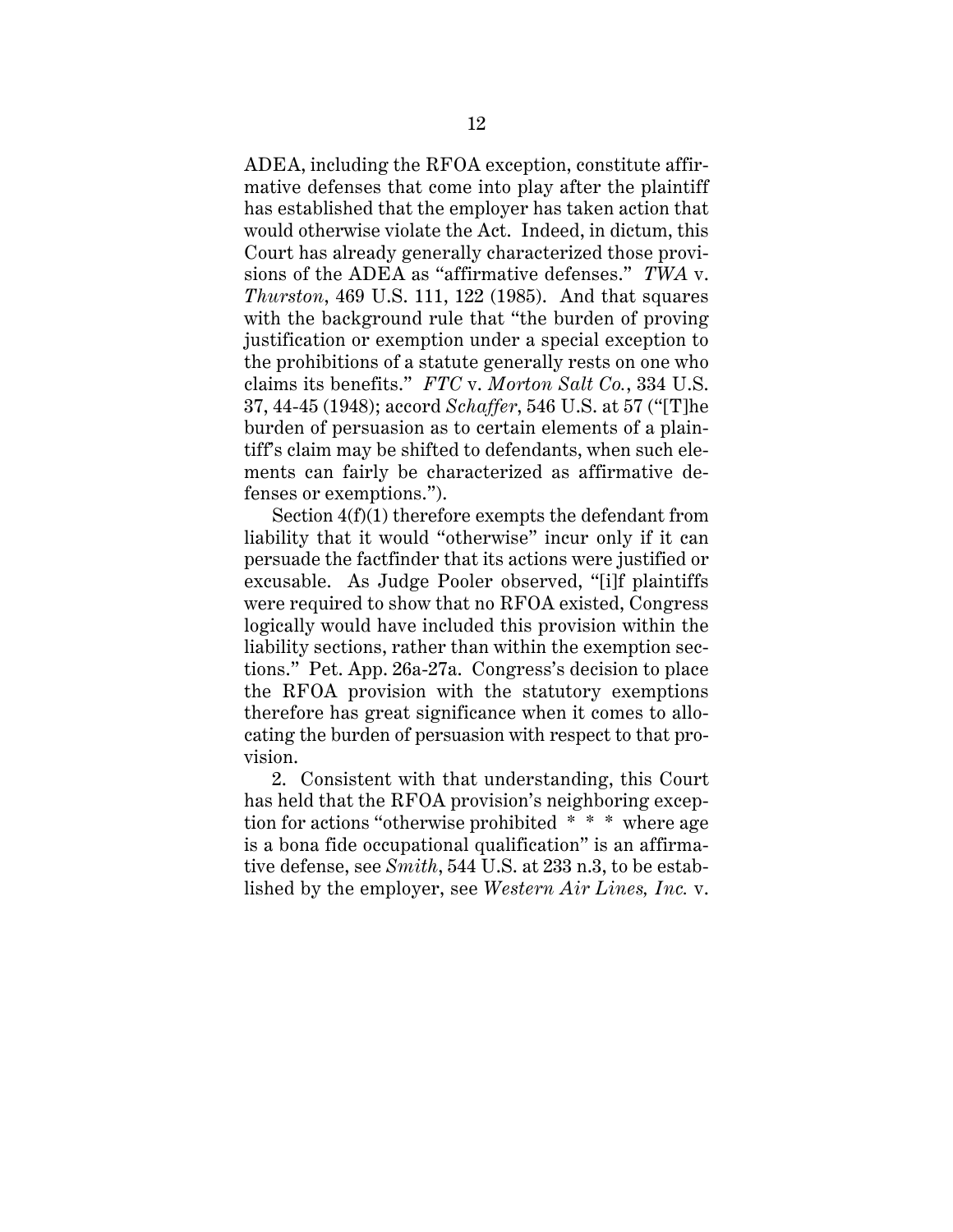*Criswell*, 472 U.S. 400, 416-417 & n.24 (1985)); cf. *International Union, UAW* v. *Johnson Controls, Inc.*, 499 U.S. 187, 206 (1991) (construing Title VII provision to require defendant to prove BFOQ). The courts of appeals have similarly characterized other exceptions in Section 4(f) as affirmative defenses. See, *e.g.*, *Jankowitz* v. *Des Moines Indep. Cmty. Sch. Dist.,* 421 F.3d 649, 651 (8th Cir. 2005) (voluntary early retirement incentive plan under 29 U.S.C. 623(f)(2)(B)(ii)); *Erie County Retirees Ass'n* v. *County of Erie,* 220 F.3d 193, 199 n.3 (3d Cir. 2000) (employee benefit plan under 29 U.S.C.  $623(f)(2)(B)(i)$ . Congress's placement of the RFOA provision among those exemptions from liability for actions "otherwise prohibited" by the substantive liability provisions of the statute strongly indicates that the RFOA, too, is an affirmative defense as to which the employer bears the burden of persuasion. Cf., *e.g.*, *Gustafson* v. *Alloyd Co.*, 513 U.S. 561, 575 (1995) ("[A] word is known by the company it keeps.").

3. This Court has likewise interpreted the similarly worded exception in another employment discrimination statute, the Equal Pay Act of 1963 (EPA), 29 U.S.C.  $206(d)(1)$ , which "added to § 6 of the Fair Labor Standards Act of 1938 the principle of equal pay for equal work regardless of sex." *Corning Glass Works* v. *Brennan*, 417 U.S. 188, 190 (1974). The EPA creates an exception to liability similar to the ADEA's RFOA provision for differential pay "based on any other factor other than sex." 29 U.S.C. 206(d)(1); see also *Smith*, 544 U.S. at 239 n.11 (plurality opinion) (noting that the EPA's "any other factor" exception and the ADEA's RFOA exception are worded similarly, but that the RFOA exception is limited to "*reasonable* factors"). In *Corning Glass Works*, this Court interpreted that language to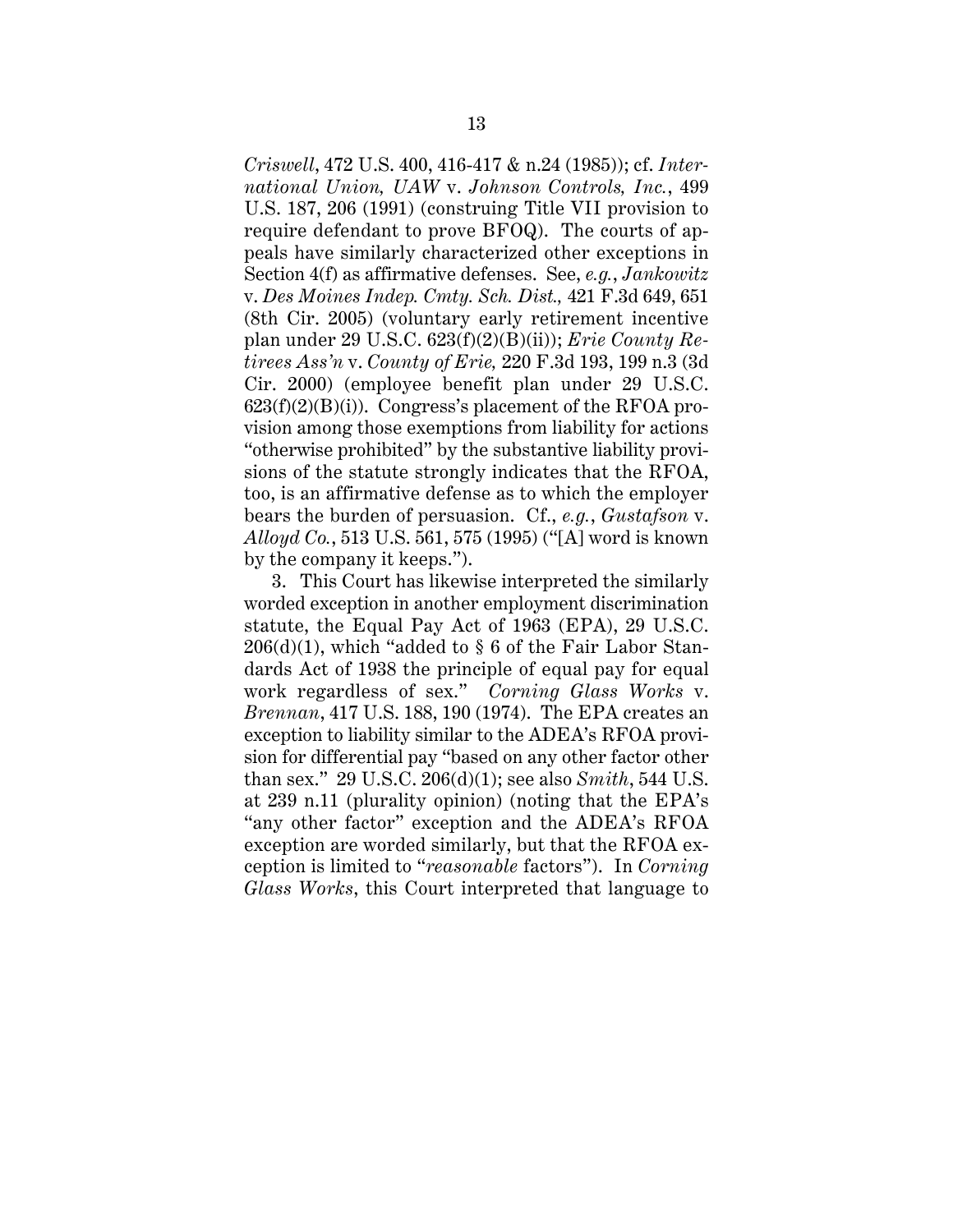establish an "affirmative defense on which the employer has the burden of proof." 417 U.S. at 196-197. The Court explained that, "while the Act is silent on this question, its structure and history \* \* \* suggest that once the [plaintiff] has carried his burden of showing that the employer pays workers of one sex more than workers of the opposite sex for equal work, the burden shifts to the employer to show that the differential is justified under one of the Act's four exceptions." *Id.* at 196. Thus, in the EPA context, the Court treated al the statutory exceptions the same, *viz.*, as affirmative defenses. In addition, the Court observed that this construction was "consistent with the general rule that the application of an exception under the Fair Labor Standards Act is a matter of an affirmative defense in which the employer has the burden of proof." *Id.* at 196-197.

The EPA was enacted as an amendment to the Fair Labor Standards Act (FLSA) shortly before the ADEA was enacted, and Congress looked to the FLSA as a model in drafting a number of provisions of the ADEA. See *Lorillard* v. *Pons*, 434 U.S. 575, 581 (1978). "[W]hen Congress uses the same language in two statutes having similar purposes, particularly when one is enacted shortly after the other, it is appropriate to presume that Congress intended that text to have the same meaning in both statutes." *Smith*, 544 U.S. at 233 (plurality opinion) (citing *Northcross* v. *Board of Educ.*, 412 U.S. 427, 428 (1973) (per curiam)). Like the EPA, the ADEA assigns to employers the burden of establishing that otherwise unlawful actions are justified by factors other than discrimination against protected groups.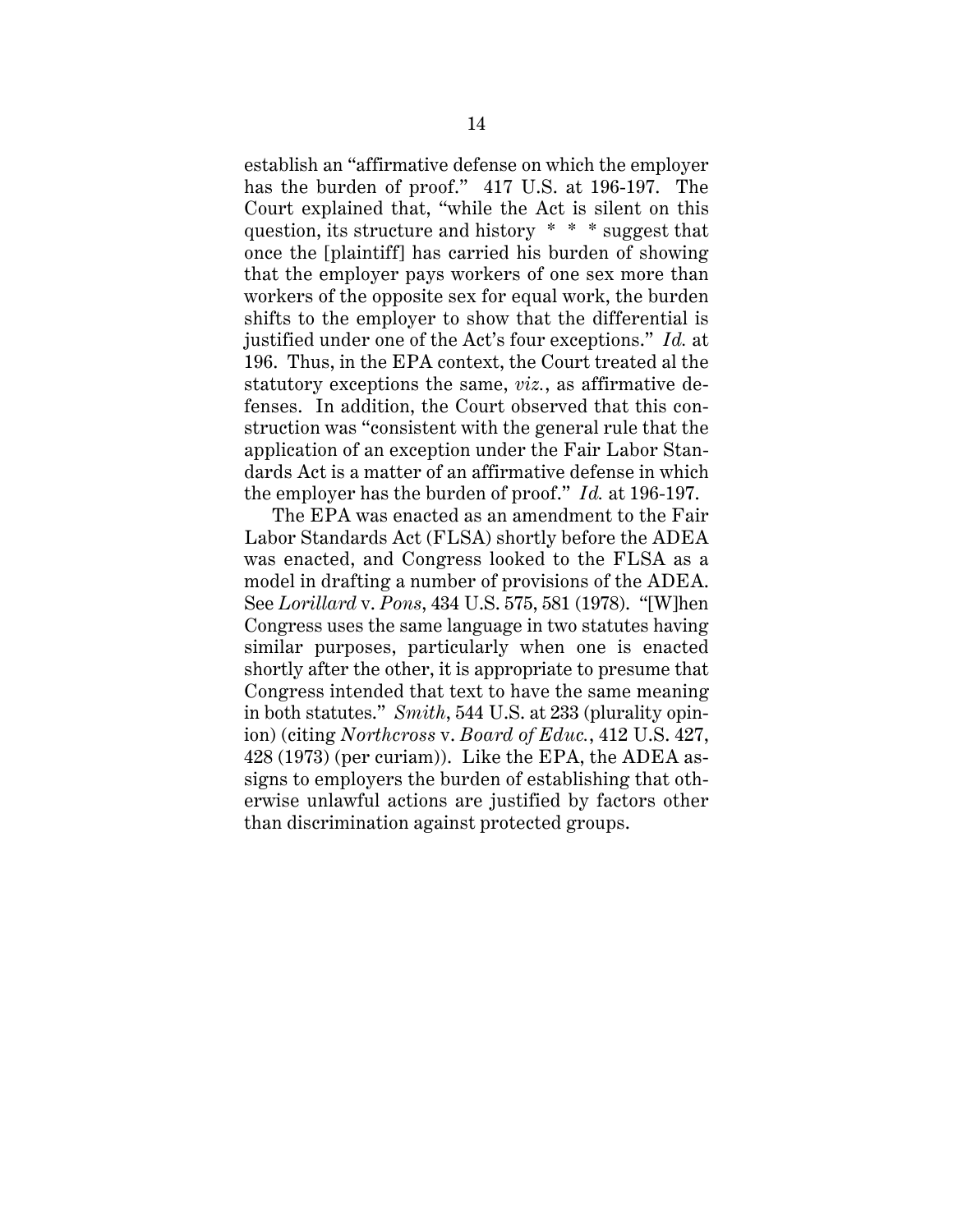### **B. The Responsible Federal Agencies Have Long Interpreted The RFOA Provision As An Affirmative Defense As To Which The Employer Bears The Burden Of Persuasion**

Consistent with ADEA's language and structure, and this Court's construction of the EPA's similarly worded exception to liability in *Corning Glass Works*, the agencies responsible for enforcing the ADEA have long interpreted the RFOA provision as creating an affirmative defense under which employers bear the burden of persuasion.

1. When the ADEA was first passed in 1967, the responsibility to enforce and administer the statute was vested in the Department of Labor (DOL). In 1968, less than a year after the passage of the Act, DOL promulgated a regulation providing that, "in accord with a long chain of decisions of the Supreme Court \* \* \* with respect to other remedial labor legislation, all exceptions such as [RFOA] must be construed narrowly, and the burden of proof in establishing the applicability of the exception will rest upon the employer." 29 C.F.R. 860.103(e) (1969).

2. In 1979, enforcement authority was transferred to the Equal Employment Opportunity Commission. See 29 U.S.C. 621 note. Since that time, both by regulation and in litigation, the EEOC has continued to construe the RFOA exception as an affirmative defense on which the employer bears the burden of proof.See 29 C.F.R. 1625.7(e) ("[T]he employer bears the burden of showing that the [RFOA] exists factually."); *Age Discrimination Employment Act*, 44 Fed. Reg. 68,861 (1979) (proposed interpretations) ("The burden of proof in establishing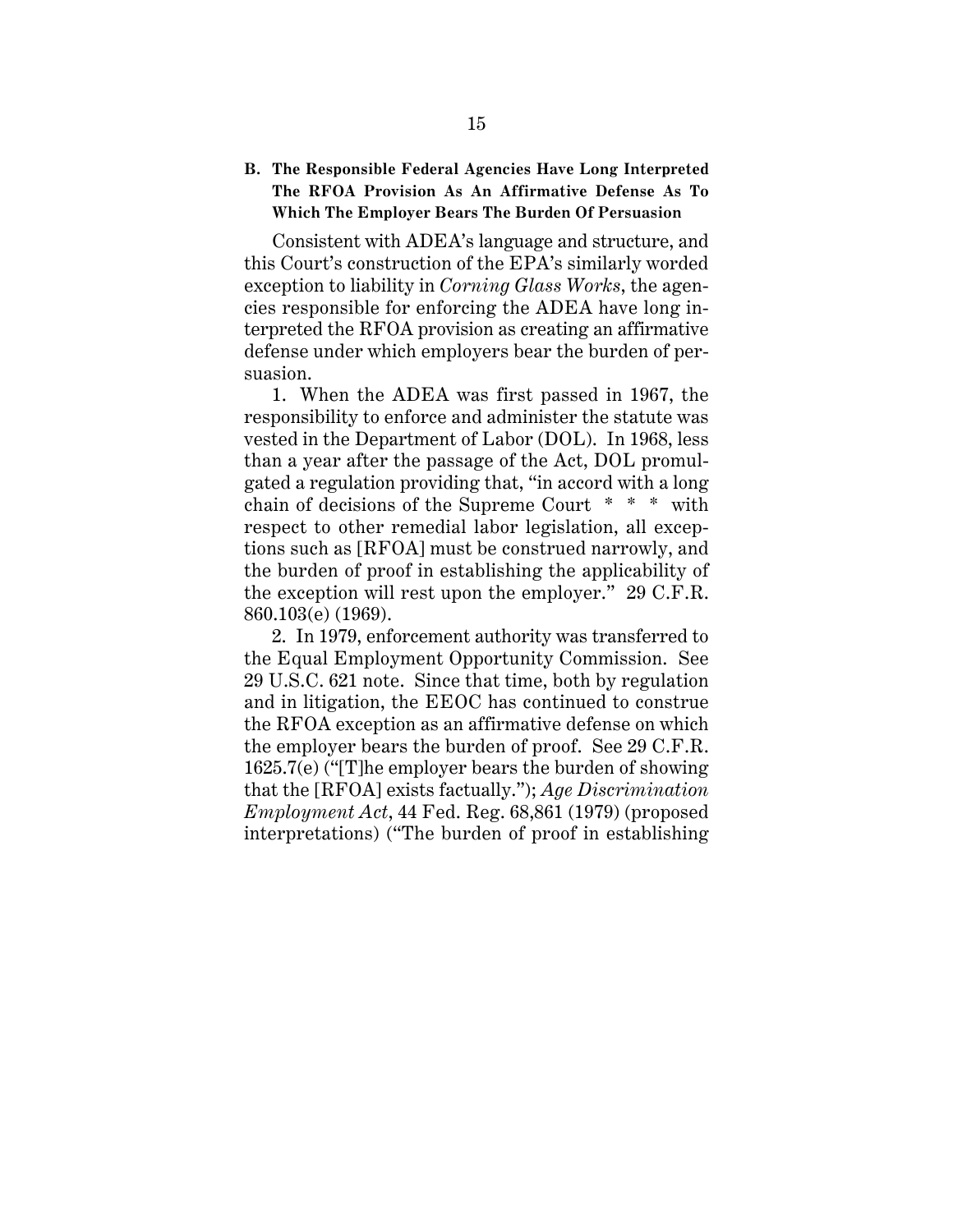that the differentiation was based on factors other than age is upon the employer.").<sup>1</sup>

There is no indication in either the statutory or the regulatory text that Congress or the EEOC intended there to be one burden of proof for the RFOA provision in the disparate-*treatment* context and another in the disparate-*impact* context. To the contrary, from the outset the EEOC's position has been that the employer bears the burden of establishing RFOA in any age-discrimination case. 44 Fed. Reg. at 68,861. The current version of Section 1625.7(d) focuses on the distinct issue of business necessity (and takes a position that does not survive *Smith* see 544 U.S. at 243; *id.* at 266 (O'Connor, J., concurring in judgment)), and does not address the burden of persuasion (though in context, it is clearly the defendant, not the plaintiff, who would be making the "claim" that the "factor other than age" was the basis for the challenged decision). Although this Court later held that the plaintiff bears the burden of persuading the factfinder on the business necessity, or business justification, in a Title VII disparate-impact case, see *Wards Cove,* 490 U.S. at 659-660, business necessity is not the test under the RFOA defense and the EEOC has continued to interpret the statute and regulations to make the ADEA's RFOA provision an affirmative defense on which the employer bears the burden of persuasion. See, *e.g.*, 29 C.F.R. 1625.7(e). Moreover, that the regulation is written in an awkward fashion or even mistaken in some other particular is not a reason to ignore the EEOC's clear and consistent position that the burden of persuasion quite naturally lies with the defendant. See *Smith*, 544 U.S. at 247 (Scalia, J., concurring).

<sup>1</sup> By its terms, 29 C.F.R. 1625.7(e) applies "[w]hen the exception of 'a reasonable factor other than age' is raised against an individual claim of discriminatory treatment." A separate subsection of the RFOA regulation provides: "When an employment practice, including a test, is claimed as a basis for different treatment of employees or applicants for employment on the grounds that it is a 'factor other than' age, and such a practice has an adverse impact on individuals within the protected age group, it can only be justified as a business necessity." 29 C.F.R. 1625.7(d). The court of appeals concluded (Pet. App. 13a n.6), based on this regulatory language, that the EEOC construes the RFOA provision as an affirmative defense to be established by the employer only in disparate-treatment cases, and not disparate-impact cases. The court of appeals' conclusion is incorrect.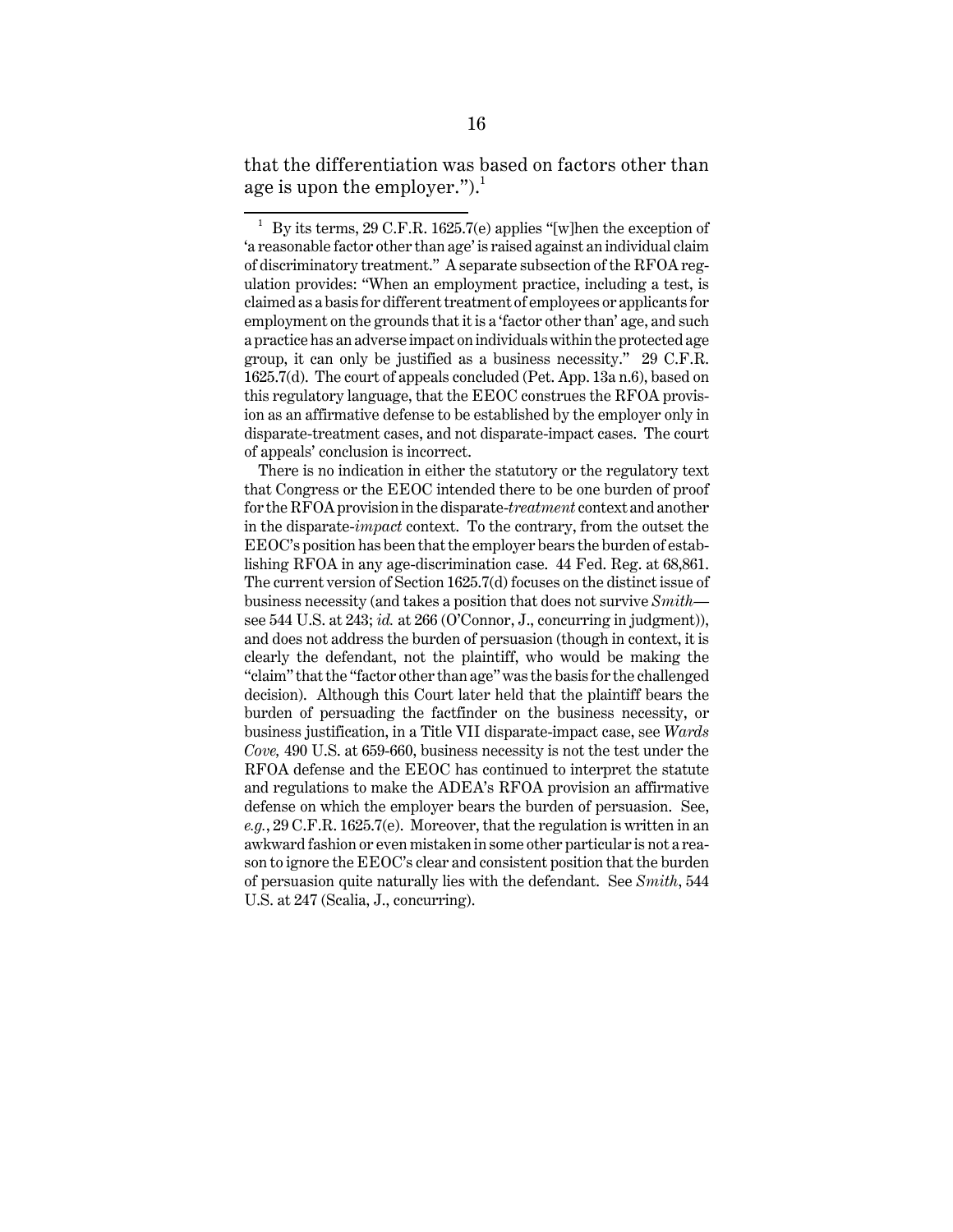To the extent there is any ambiguity in the statutory language of the ADEA, DOL's and EEOC's longstanding interpretation of the RFOA provision as an affirmative defense is entitled to deference. See, *e.g.*, *EEOC* v. *Commercial Office Prods.*, 486 U.S. 107, 115 (1988) (holding that the EEOC's reasonable interpretation of ambiguous language in Title VII warrants deference); accord *Smith*, 544 U.S. at 243 (Scalia, J., concurring in part and concurring in judgment); see *id.* at 239-240 (plurality opinion). Deference is particularly appropriate where, as here, the interpretation is set forth in a regulation that was adopted soon after passage of the statute and has remained consistent thereafter. See *EEOC* v. *Associated Dry Goods Corp.*, 449 U.S. 590, 600 n.17 (1981).

The EEOC has, moreover, interpreted its regulations as assigning to the employer the duty to establish the applicability of the RFOA provision in both disparate-treatment and disparate-impact cases. See Gov't Br. as Amici Curiae Supporting Resp. at 23-27, *Western Air Lines, Inc.* v. *Criswell*, 472 U.S. 400 (1985) (No. 83-1545) (disparate treatment); EEOC Br. as Amicus Curiae at 5, 11, *Smith* v. *City of Des Moines*, 99 F.3d 1466 (8th Cir. 1996) (No. 95-3802) (disparate impact) ("Consistent with the language of the provision, both the [EEOC] and the Department of Labor have long interpreted  $\S 4(f)(1)$  as an affirmative defense to disparate impact claims under the ADEA."). In this case, after remand from this Court, the EEOC filed an amicus brief in the court of appeals in which it asserted that, under EEOC regulations, the RFOA provision is "an affirmative defense that the employer must establish." EEOC C.A. Br. on Remand 15. The EEOC's interpretation of its regulations, as explained in its amicus brief in this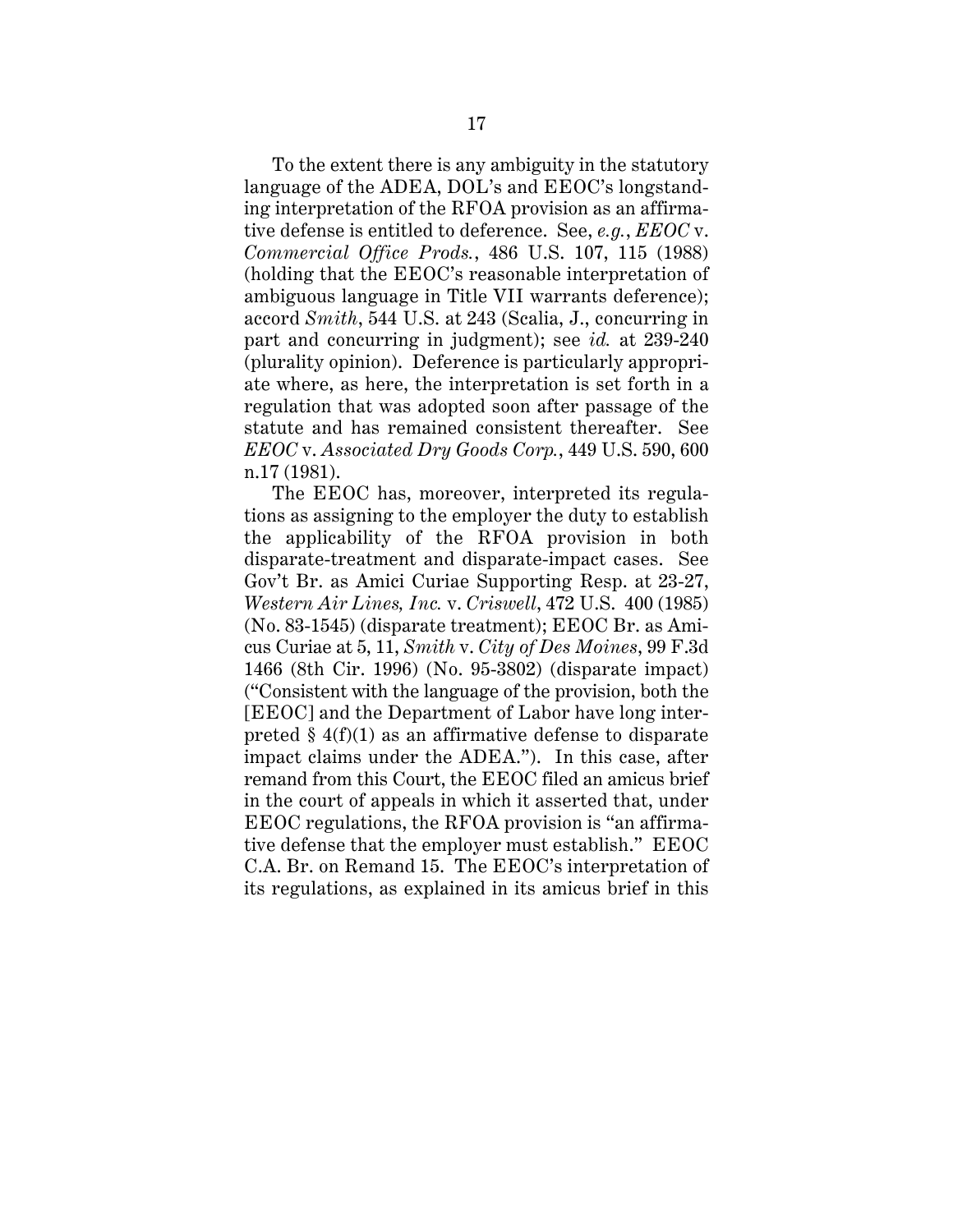and other cases, is consistent with the language of the statute and its other regulatory pronouncements and is therefore entitled to deference. See *FedEx* v. *Holowecki*, No. 06-1322 (Feb. 27, 2008), slip op. 6; *Auer* v. *Robbins*, 519 U.S. 452, 462 (1997); *Bowles* v. *Seminole Rock & Sand Co.*, 325 U.S. 410, 414 (1945); see also *Smith*, 544 U.S. at 244 n.1 (Scalia, J., concurring in part and concurring in judgment) (deferring to the EEOC's position as reflected in amicus briefs, including the EEOC's preremand amicus brief in the Second Circuit *in this case*).

3. Congress's subsequent actions also support the conclusion that employers bear the burden of proof under the RFOA provision. Although Congress has amended the ADEA, including Section 4(f), several times since 1968, it has never overriden DOL's or EEOC's regulations allocating the burden to the employer to establish that "otherwise prohibited" actions fall within the RFOA provision or the ADEA's other exceptions. On the contrary, Congress has drafted legislation on the premise that the agencies have correctly interpreted the language of Section 4(f).

In 1990, Congress amended the ADEA in response to this Court's decision in *Public Employees Retirement System* v. *Betts*, 492 U.S. 158, 180 (1989). See Older Workers Benefits Protection Act (OWBPA), Pub. L. No. 101-433, § 101, 104 Stat. 978. *Betts* concerned Section 4(f)(2) of the ADEA, which then provided: "It shall not be unlawful for an employer \* \* \* to observe the terms of \* \* \* any bona fide employee benefit plan such as a retirement, pension, or insurance plan, which is not a subterfuge to evade the purposes of this chapter." 29 U.S.C. 623(f)(2) (1982); see *Betts*, 492 U.S. at 165. The Court interpreted that provision to be "not so much a defense to a charge of age discrimination as \* \* \* a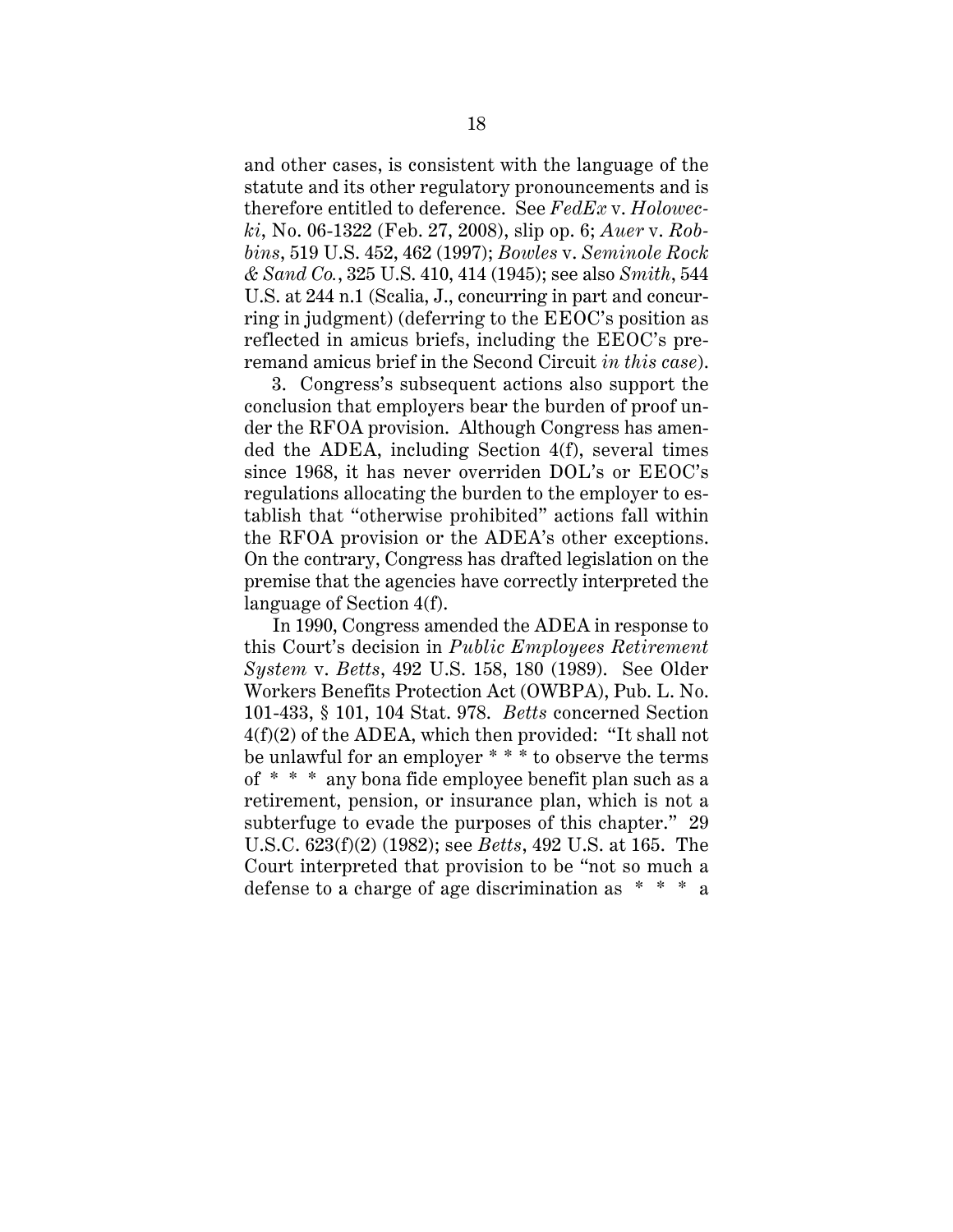description of the type of employer conduct that is prohibited in the employee benefit plan context." *Id.* at 181. The Court accordingly held that, "when an employee seeks to challenge a benefit plan provision as a subterfuge to evade the purposes of the Act, the employee bears the burden of proving" that claim. *Ibid.*

In response to *Betts*, Congress amended Section 4(f)(2) to provide: "It shall not be unlawful for an employer \* \* \* *to take any action otherwise prohibited* \* \* \* to observe the terms of a bona fide employee benefit plan" under certain circumstances. 29 U.S.C.  $623(f)(2)$  (emphasis added). The Senate Report described the Act as "overturn[ing] both the reasoning and holding of the Supreme Court in [*Betts*]," by, among other things, "reestablish[ing] that employers bear the burden of proving" "the affirmative defense for employee benefit plans." S. Rep. No. 263, 101st Cong., 2d Sess. 5 (1990). The Senate Report explained that the Act incorporated into the amended Section 4(f)(2) the "otherwise prohibited" language of Section 4(f)(1) specifically for the purpose of clarifying that Section  $4(f)(2)$ establishes an affirmative defense to be proved by the defendant, noting that Section  $4(f)(1)$ 's language "is commonly understood to signify an affirmative defense." *Id.* at 29-30. The Senate Report "note[d] with approval the uniform body of federal court decisions holding that the 'bona fide occupational qualification' exception in section  $4(f)(1)$  is an affirmative defense for which the employer bears the burden of proof," and "likewise endorse[d] the position of the EEOC that the 'reasonable factors other than age' exception included in section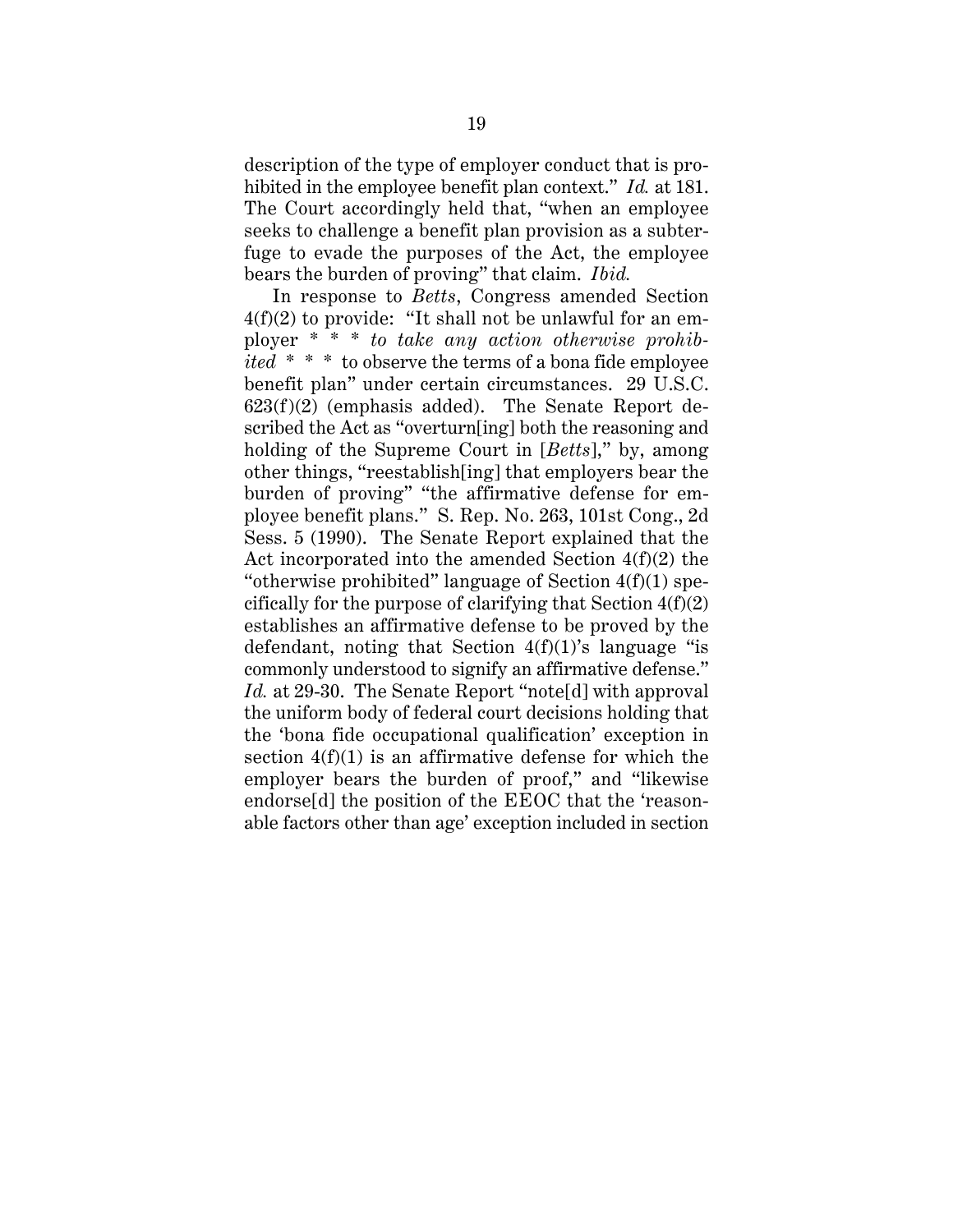$4(f)(1)$  is an affirmative defense for which the employer bears the burden of proof." *Ibid.* (citations omitted).<sup>2</sup>

In enacting the OWBPA, Congress acknowledged the EEOC's and DOL's interpretation of Section 4(f)(1), and it effectively ratified that interpretation by borrowing language from Section 4(f)(1) to make clear that Section 4(f)(2) also sets out an affirmative defense to be established by the employer. That Congress has embraced, rather than overridden, the interpretation of the agencies responsible for ADEA enforcement provides further support for the agencies' longstanding position that the burden of persuasion rests on the employer to establish

136 Cong. Rec. 25,353 (1990).

<sup>&</sup>lt;sup>2</sup> At the time the Senate Report was written, the draft of the OWBPA contained a provision that would have clarified that an employer "acting under paragraphs  $[(f)(1)$  or  $(f)(2)]$  shall have the burden of proving that such actions are lawful in any civil enforcement proceeding brought under this Act." See S. 1511, 101st Cong., 2d Sess. (1990). As enacted, however, the amended version of Section  $4(f)(2)$ does not mention Section 4(f)(1), instead providing that "[a]n employer \* \* \* acting under subparagraph (A), or clause (i) or (ii) of subparagraph (B), shall have the burden of proving that such actions are lawful in any civil enforcement proceeding brought under this chapter." 29 U.S.C. 623(f)(2). The history of that provision makes plain that Congress omitted the cross-reference to Section  $4(f)(1)$  because it thought the reference superfluous, and not to signal that Section  $4(f)(2)$ should be interpreted to allocate burdens of proof differently from Section  $4(f)(1)$ . Explaining the omission, the Senate managers stated:

<sup>[</sup>T]he managers declare that they are not disturbing or in any way affecting the allocation of the burden of proof for paragraph  $4(f)(1)$ under pre-*Betts* law. \* \* \* \* This bill overturns the Supreme Court's allocation of the burden of proof under paragraph 4(f)(2). Because the allocation of the burden of proof under paragraph 4(f)(1) was not at issue in *Betts*, the managers find no need to address it in this bill.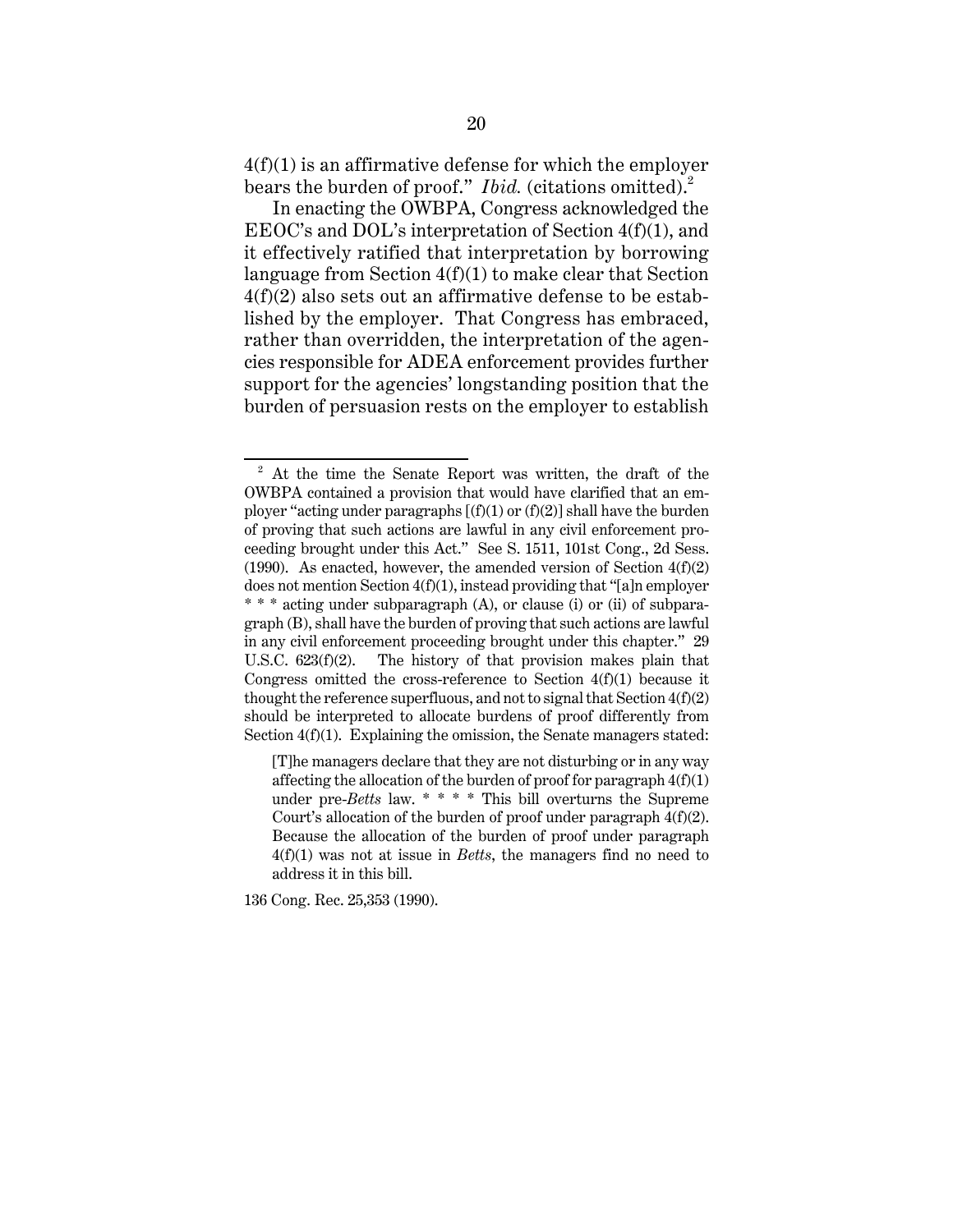the RFOA defense. See *Associated Dry Goods*, 449 U.S. at 600 n.17.

### **C. Neither** *Smith* **Nor** *Wards Cove* **Supports Assigning The Burden Of Persuasion To Plaintiffs To Disprove The Employer's Entitlement To The RFOA Defense**

Although the court of appeals acknowledged that "[t]here is some force" to the argument based on the text and structure of the ADEA that the RFOA provision should be interpreted as an affirmative defense to be established by the employer, Pet. App. 13a, it held that this interpretation "does not withstand" this Court's decision in *Smith*, *id.* at 13a-14a. That conclusion is incorrect*.* The Court in *Smith* did not directly address the burden of proof question presented by this case, and the Court's decision in *Smith* cannot be read to resolve that question.

1. In *Smith*, the Court considered the viability of a disparate-impact claim brought by senior police officers who were challenging a pay plan that granted proportionately higher raises to junior officers. In affirming dismissal of the claim, the Court held that disparateimpact claims are cognizable under the ADEA, but that the scope of ADEA disparate-impact liability "is narrower" than under Title VII, as amended by the Civil Rights Act of 1991, Pub. L. No. 102-166, 105 Stat. 1071. 544 U.S. at 238-242. The Court pointed in particular to two textual differences between Title VII and the ADEA. First, the Court noted that the ADEA contains the RFOA provision, which has no parallel in Title VII. *Id.* at 238-239. Second, the Court noted that, in response to *Wards Cove Packing Co.* v. *Atonio,* 490 U.S. 642 (1989), Congress expanded the scope of disparateimpact liability under Title VII in the Civil Rights Act of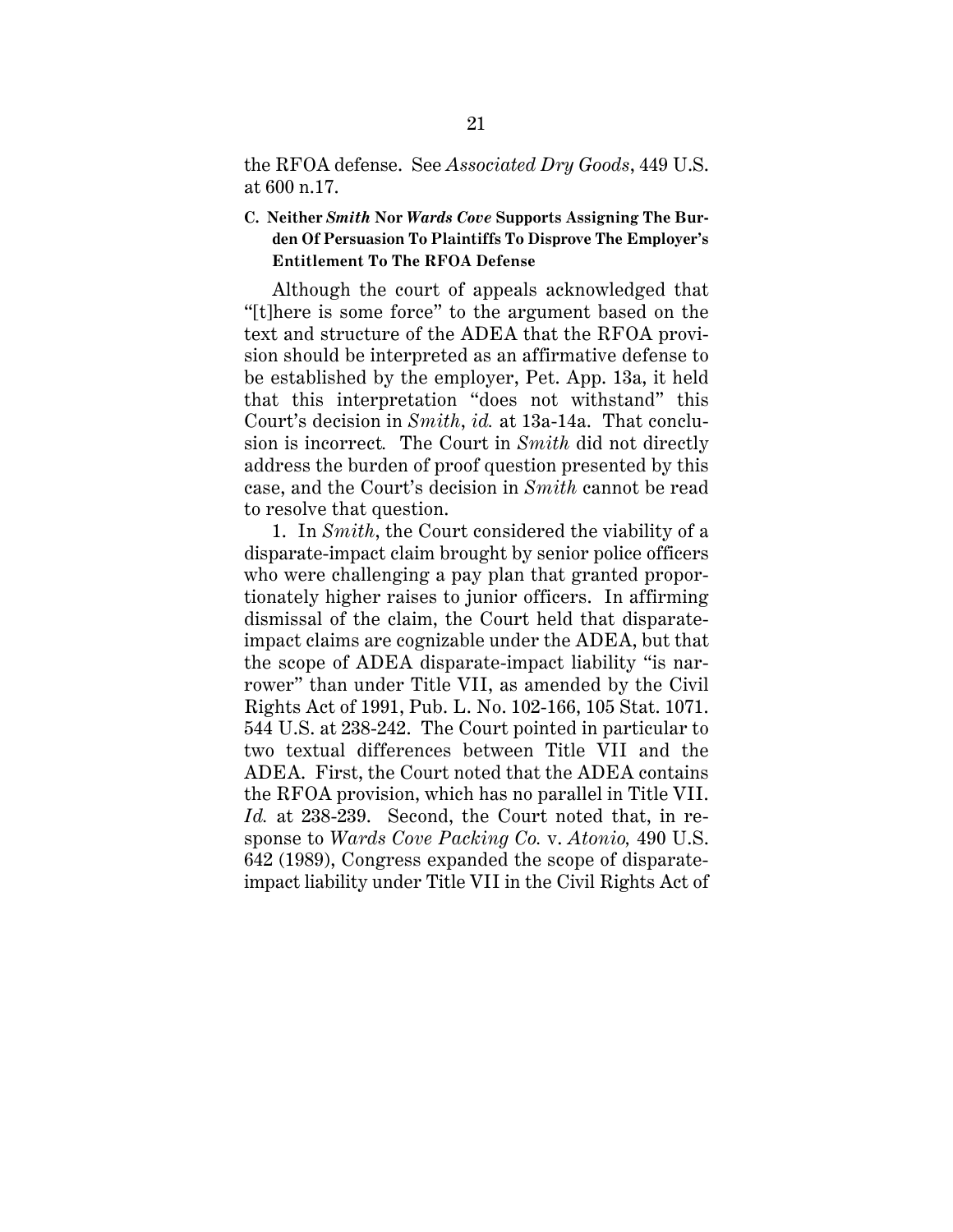1991, but made no similar amendment to the ADEA. Accordingly, the Court stated, "*Wards Cove*'s pre-1991 interpretation of Title VII's *identical language* remains applicable to the ADEA." *Smith*, 544 U.S. at 240 (emphasis added). In the Court's view, these textual differences suggest that Congress intended to "give older workers employment opportunities whenever possible" but also recognized that age, unlike race or sex, "not uncommonly has relevance to an individual's capacity to engage in certain types of employment," and "certain employment criteria that are routinely used may be reasonable despite their adverse impact on older workers as a group." *Id.* at 240-241.

Turning to the facts in *Smith*, the Court concluded that plaintiffs could not make out a prima facie case because they failed to identify a specific employment practice that adversely affected older workers. 544 U.S. at 242. But even if they had, the Court concluded that dismissal of that action was appropriate because, in light of the employer's legitimate goals of attracting and retaining officers, the challenged practice was "unquestionably reasonable." *Id.* at 242. The Court acknowledged that "there may have been other reasonable ways for the City to achieve its goals," but explained that, "[u]nlike the business necessity test, which asks whether there are other ways for the employer to achieve its goals that do not result in a disparate impact on a protected class, the reasonableness inquiry includes no such requirement." *Id.* at 243.

2. *Smith* does not suggest, much less hold, that the plaintiff must bear the burden of persuasion with respect to the reasonableness inquiry under the ADEA's RFOA provision. As the court of appeals itself recognized (Pet. App. 11a-12a), given the obvious fit between the employer's goals and the means selected to achieve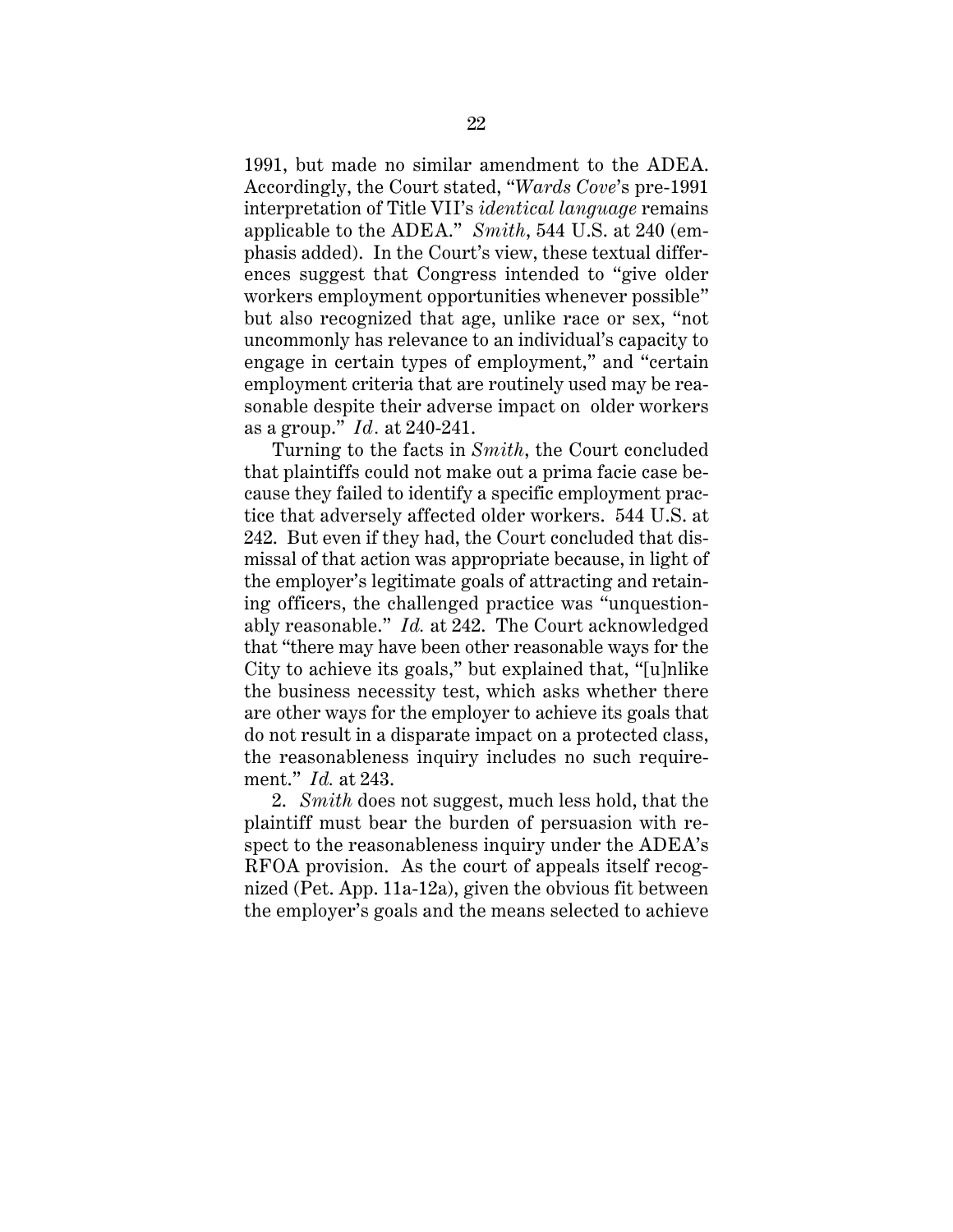them, the Court in *Smith* had no occasion to resolve the question of which party bears the burden of proof with respect to the RFOA provision, and nothing in the Court's decision purports to resolve the issue.

Nor does *Smith*'s discussion of the textual differences between Title VII and the ADEA suggest a particular allocation of the burden of persuasion with respect to the ADEA's RFOA provision. *Smith*'s reference to *Wards Cove* sheds no light on that question, since, as the Court explicitly noted, Title VII—the statute at issue in *Wards Cove*—contains no analog to the ADEA's RFOA provision. 544 U.S. at 240. Accordingly, although *Wards Cove* may have continued significance in ADEA cases such as this on matters such as the specificity of the practice challenged as having a disparate impact, see *id.* at 241, the effect of the RFOA provision—which was not at issue in *Wards Cove*—is not dictated by that decision.<sup>3</sup>

<sup>&</sup>lt;sup>3</sup> The court of appeals attempted to analogize the RFOA provision to Section 703(h) of Title VII, 42 U.S.C. 2000e-2(h), which the court identified as "the source of the 'business necessity' test" first announced in *Griggs* in identifying the contours of disparate-impact liability under Title VII. Pet. App. 14a (citing *Albemarle Paper Co.* v. *Moody*, 422 U.S. 405, 425 (1975)); see *Griggs*, 401 U.S. at 432. Section 703(h) provides that it shall not "be an unlawful employment practice for an employer to give and to act upon the results of any professionally developed ability test provided that such test  $* * *$  is not designed, intended, or used to discriminate because of race, color, religion, sex, or national origin." 42 U.S.C. 2000e-2(h). The court of appeals noted that, although this provision "lends itself to interpretation as an affirmative defense, with the burden of persuasion on the employer[,] \* \* \* the Supreme Court has determined that it is not." Pet. App. 15a; see also *id.* at 14a (citing *Wards Cove*, 490 U.S. 642).

The analogy is inapt. As a preliminary matter, it is far from clear that the burden-shifting scheme outlined in *Wards Cove* rests in any way on an interpretation of Section 703(h)—a provision not cited in *Wards*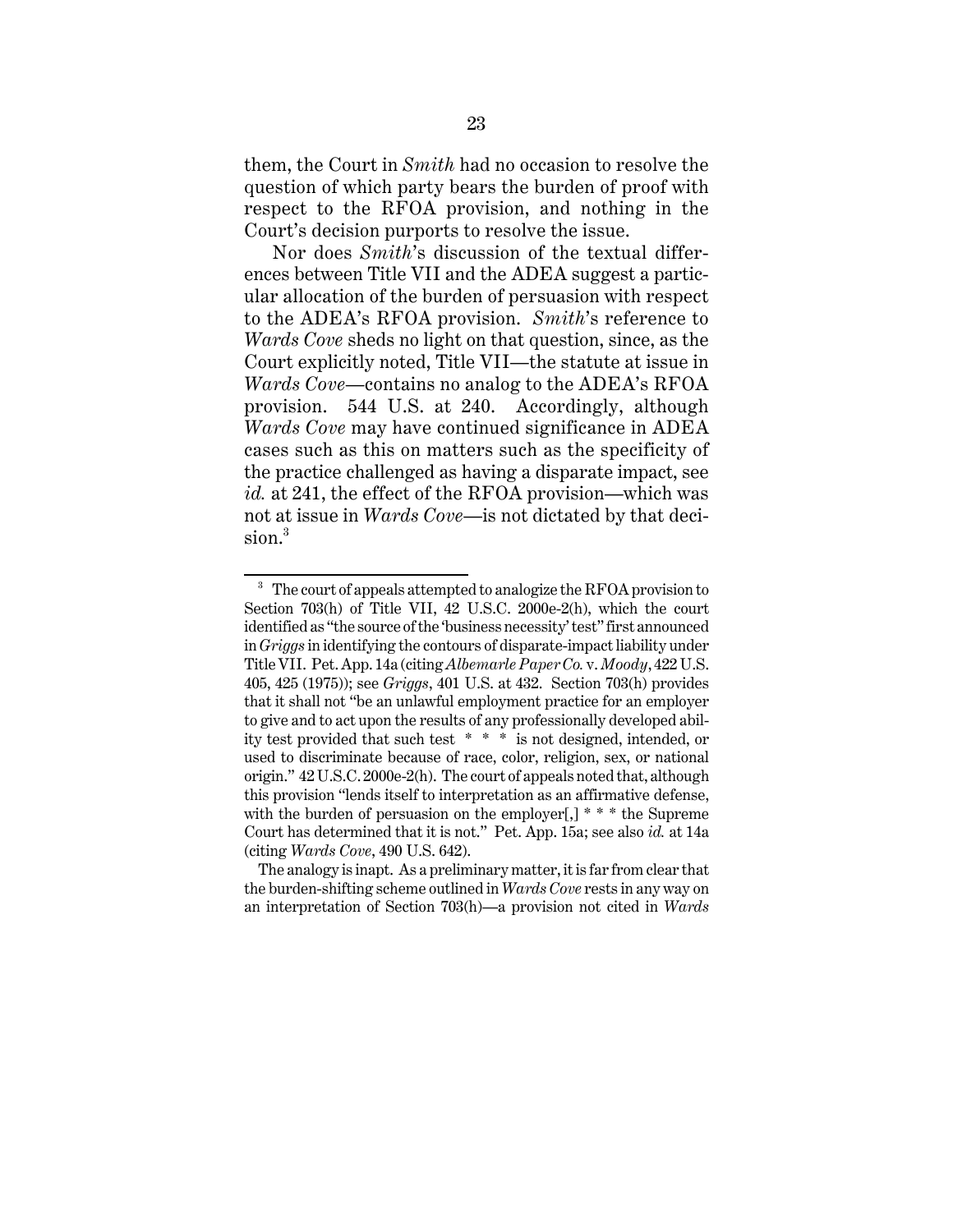And although the relationship between age and capacity to participate in certain types of employment may explain why Congress included a RFOA provision in the ADEA and not Title VII, see *Smith*, 544 U.S. at 240-241, that relationship has "no bearing on where the RFOA burden should rest," Pet. App. 31a (Pooler, J., dissenting). If anything, Congress's decision to include the RFOA exception in the part of the statute carving out exemptions to liability provides a clear answer to the burden of proof question in the RFOA/ADEA context relative to Title VII at the time of *Wards Cove*, which lacked an analogous provision. After all, in contrast to the Court's efforts to allocate burdens of proof in the absence of clear textual directives in a case like *Wards Cove*, when the Court construed an analogous *textual*

*Cove*, and one that is, moreover, expressly limited to the administration of ability tests. It is true that the Court in *Albemarle Paper* stated that *Griggs* "was construing 42 U.S.C. § 2000e-2(h)" when it held that "Title VII forbids the use of employment tests that are discriminatory in effect unless the employer meets 'the burden of showing that any given requirement [has] . . . a manifest relationship to the employment in question." 422 U.S. at 45 & n.21 (quoting *Griggs*, 401 U.S. at 432). But *Griggs* was also explicit in applying the business-necessity test to employment practices beyond the reach of Section 703(h). 401 U.S. at 431 (applying the business-necessity test to high school diploma requirement); see *id.* at 433 n.8 ("Section 703(h) applies only to tests. It has no applicability to the high school diploma requirement.").

In any event, Section 703(h) differs from the ADEA's RFOA provision in material respects. Perhaps most important, Section 4(f)(1), unlike Section 703(h), clearly creates an exception to liability for practices "otherwise prohibited" by the statute, thus making clear that the provision does more than simply differentiate between lawful and unlawful practices. Thus, even if *Wards Cove* were interpreted as construing Section 703(h) of Title VII—a provision not cited in the Court's decision—it would not control the proper interpretation of the different statutory provision at issue here.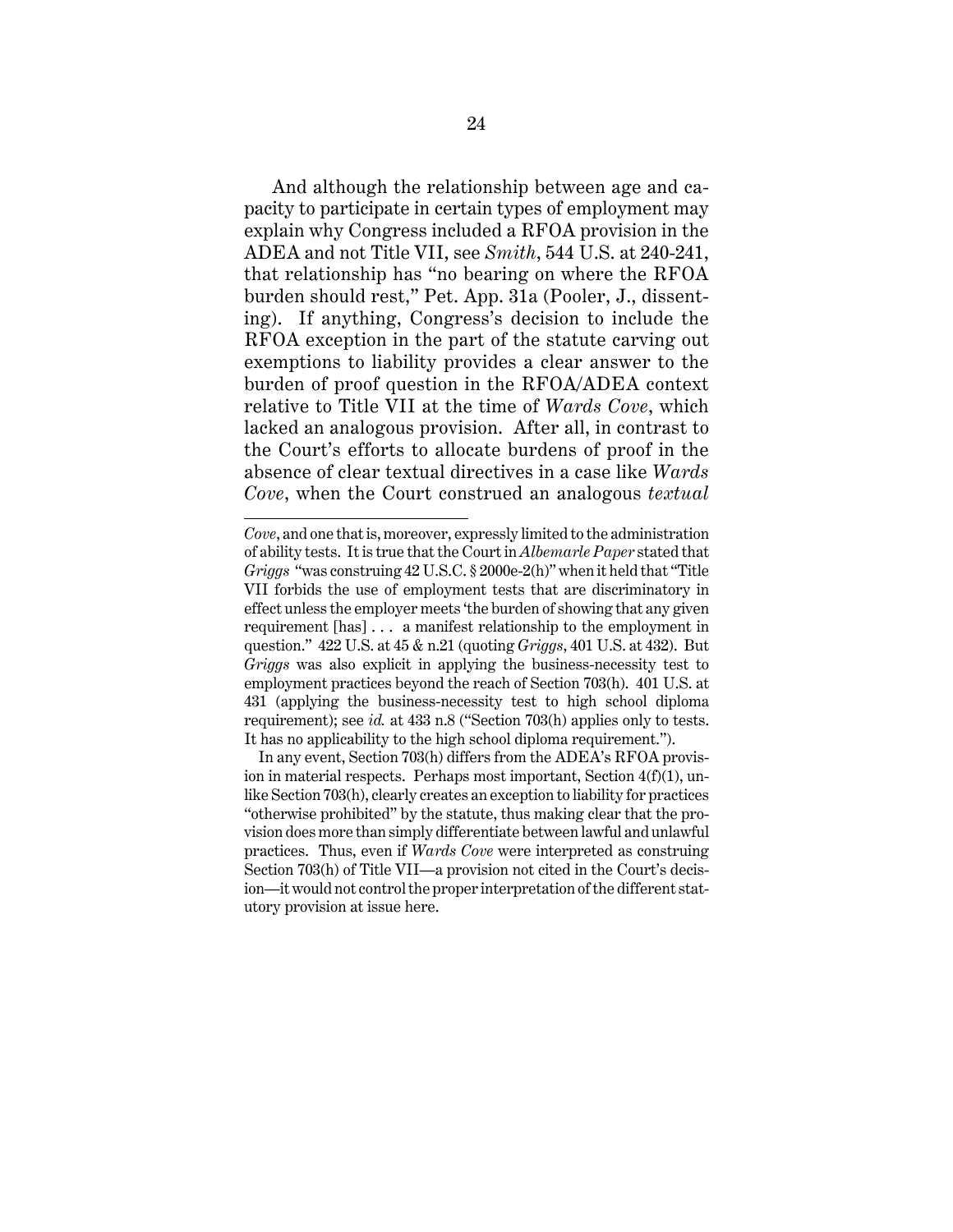defense in Title VII, it had little difficulty concluding that the defendant bore the burden. See, *e.g.*, *Johnson Controls*, 499 U.S. at 206. And, as discussed, the Court has had little difficulty in giving effect to the similarly worded and equally textually-rooted affirmative defense established by the EPA. See *Corning Glass Works*, 417 U.S. at 196-197. Nothing in *Smith* compels this Court to disregard the clear import of the RFOA provision.

#### **D. The RFOA Defense Replaces, Rather Than Supplements, The Business Necessity Test Applicable In Title VII Cases**

Petitioners—like the dissenting judge below, see Pet. App. 23a-24a—take the position that the RFOA provision comes into play only after the parties have litigated the question of business justification pursuant to the *Wards Cove* analysis. Pet. Br. 46-49. In their view, litigation of an ADEA disparate-impact claim therefore requires a four-step process: First, the plaintiff demonstrates that a specific employment practice had a disparate impact on older workers; second, the burden shifts to the defendant to produce evidence of an asserted business justification for the challenged employment practice; third, the burden shifts back to the plaintiff to rebut the employer's proffered justification by proving the existence of other equally effective practices with less discriminatory impact; and finally, the burden shifts to the employer to establish that the adverse impact of its challenged employment practice was based on reasonable factors other than age. *Ibid.* Although the Court could resolve the question presented without more fully addressing the role of the RFOA provision, the government's position is the RFOA plays a much more straightforward role in a much more straightforward statutory scheme.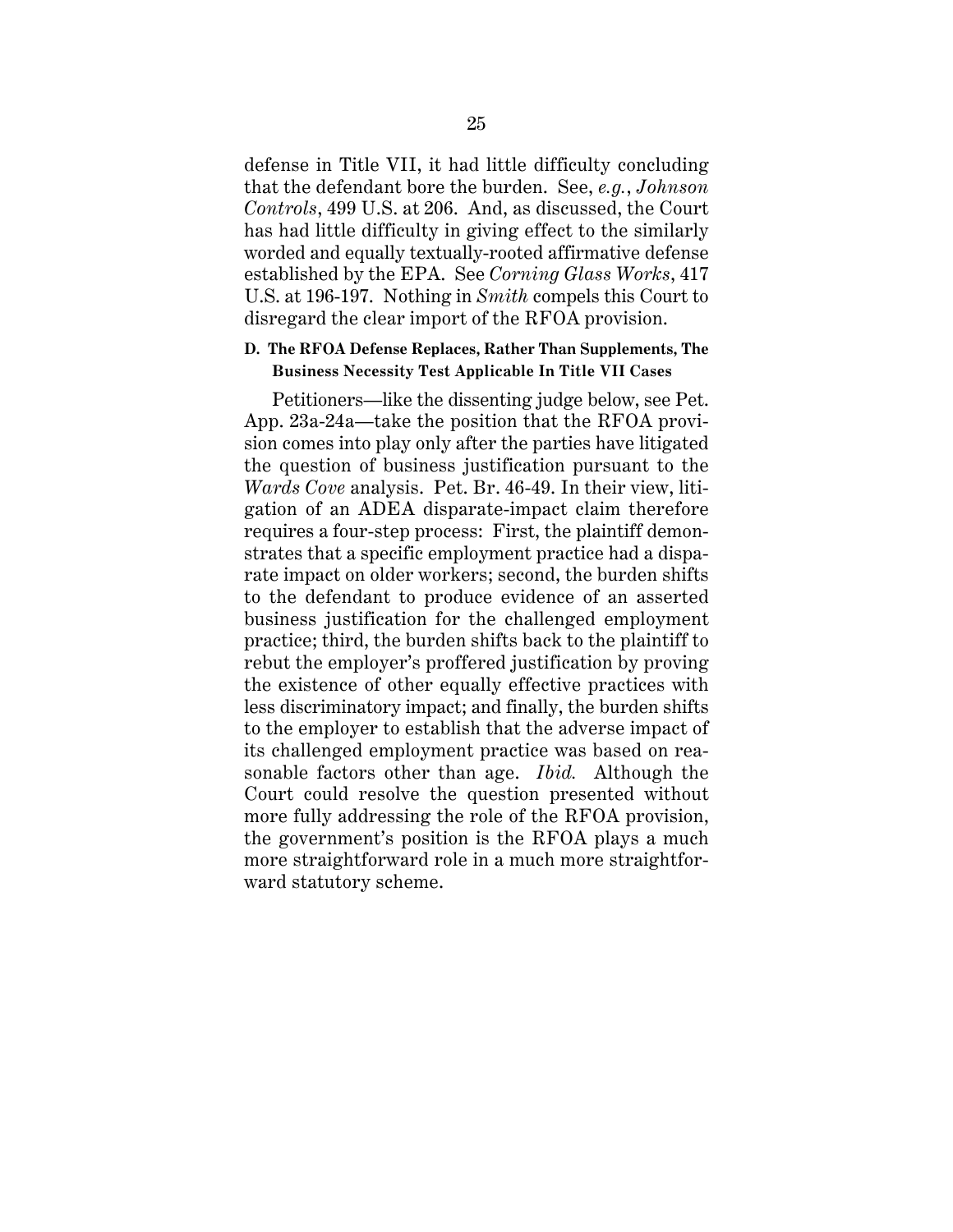The ADEA provides no textual basis for asking *both* whether a challenged employment practice is supported by business justification *and* whether it is based on reasonable factors other than age. See Pet. App. 10a n.5 (describing the dissent's proposed approach as "introduc[ing] a redundant (and counterintuitive) step in the analysis"). Nor does *Wards Cove* command that result. The purpose of the business-justification test described in *Wards Cove* is to determine whether the challenged employment practice is being used "merely as a 'pretext' for [age] discrimination." *Wards Cove*, 490 U.S. at 660- 661. If disparate-impact plaintiffs have already established that a challenged practice is a pretext for intentional age discrimination, it makes little sense then to ask whether the discriminatory practice is based on reasonable factors *other than age*. Indeed, in *Smith*, this Court observed that the RFOA provision is unnecessary in disparate-treatment cases in which the question is whether the employer has intentionally discriminated *on the basis of age*. See 544 U.S. at 238-239; see also *EEOC* v. *Johnson & Higgins, Inc.*, 91 F.3d 1529, 1541 (2d Cir. 1996), cert. denied, 522 U.S. 808 (1997) ("The plain language of § 623(f)(1) makes it clear that an employer has a defense if his policy is based on reasonable factors 'other than age,' *not* if the policy is reasonably based on age.").

Rather, like the other affirmative defenses set out in Section 4(f) of the ADEA, the RFOA provision comes into play immediately after the plaintiffs have demonstrated that the employer has engaged in a practice "otherwise prohibited" by the preceding sections of the Act. In a disparate-impact discrimination case, once plaintiffs have demonstrated that a specific employment practice has a significant disparate impact on older wor-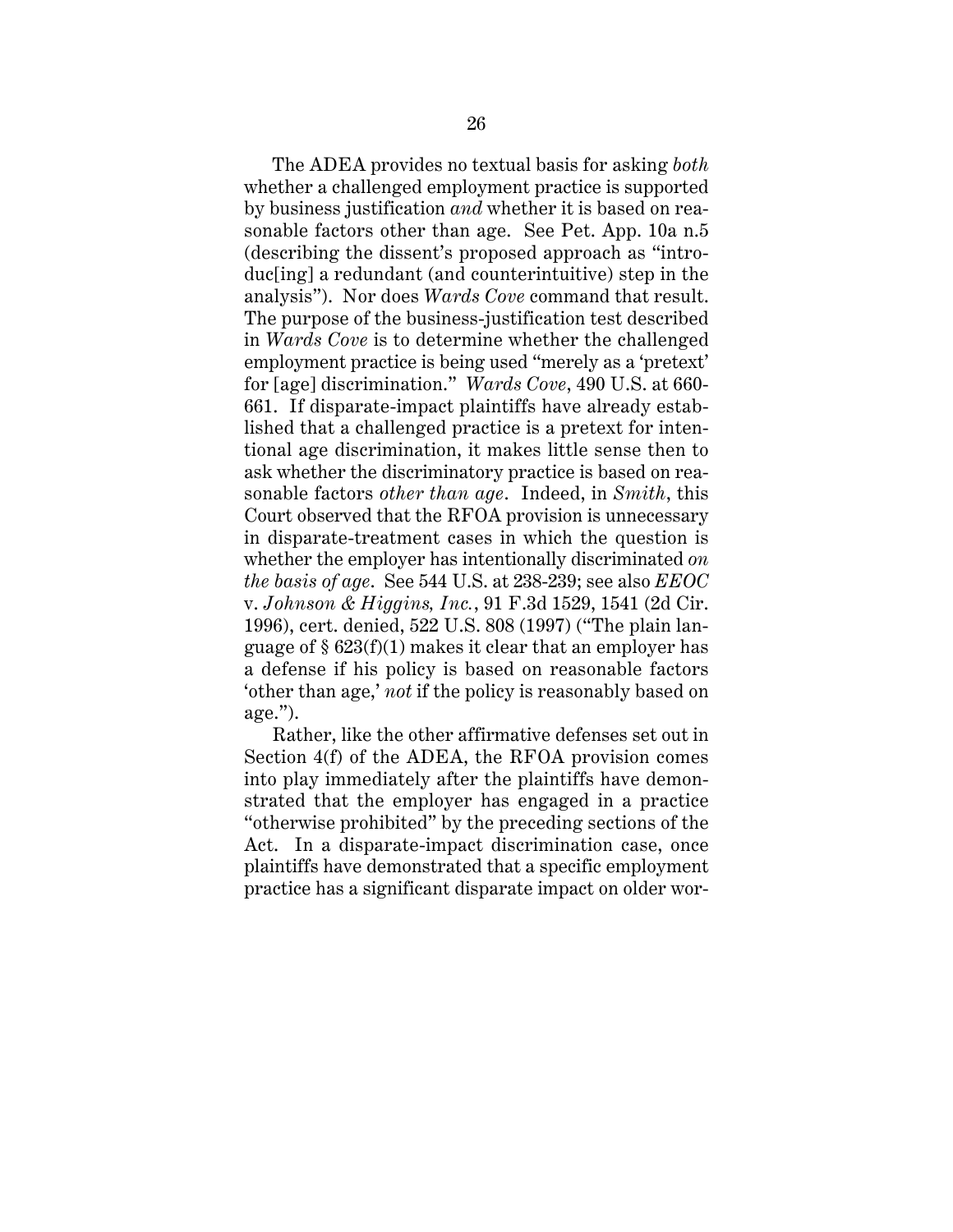kers—that is, that the employer has "limit[ed], segregat[ed], or classif[ied] his employees in [a] way which \* \* \* adversely affect<sup>[s an individual's]</sup> status as an employee, because of such individual's age," 29 U.S.C. 623(a)(2)—the burden shifts to the defendant to justify the challenged employment practice by persuading the factfinder that the adverse impact of the practice resulted from the use of reasonable criteria other than age.

That does not mean that *Wards Cove* has no application in a disparate-impact case under the ADEA. As *Smith* illustrates, *Wards Cove* applies to ADEA cases such as this on matters such as the specificity of the practice challenged as having a disparate impact. See *Smith*, 544 U.S. at 240-241.

As this Court's decision in *Smith* illustrates, the burden of establishing a RFOA is neither impractical nor insurmountable. See 544 U.S. at 241-242. Indeed, as petitioners explain (at 35-36), in the wake of this Court's decision in *Smith*, most disparate-impact claims brought under the ADEA have been dismissed at the pleadings stage. But the burden of establishing a RFOA is nevertheless one that Congress placed on employers that assert that affirmative defense.